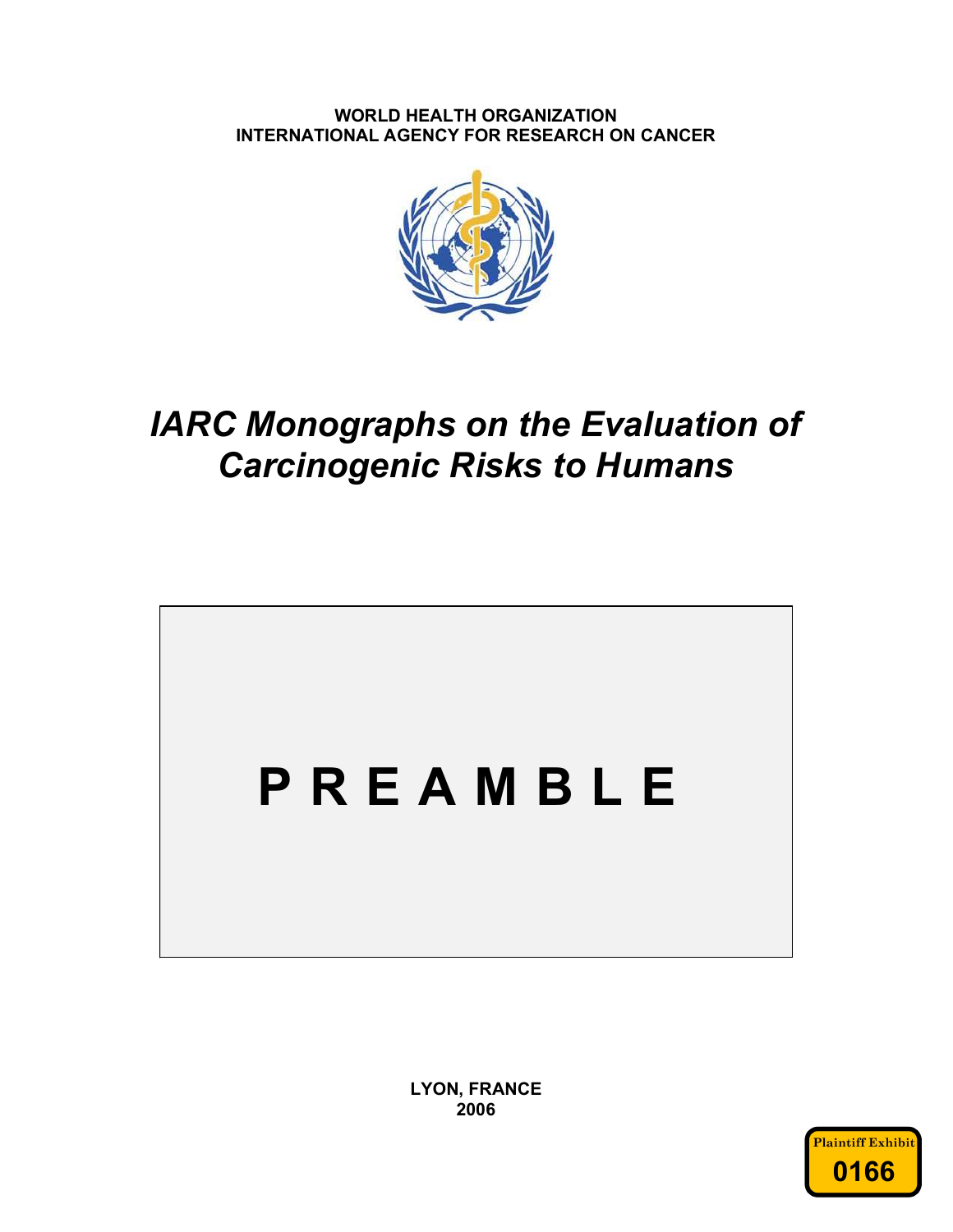## **CONTENTS**

Amended January 2006

Last update September 2015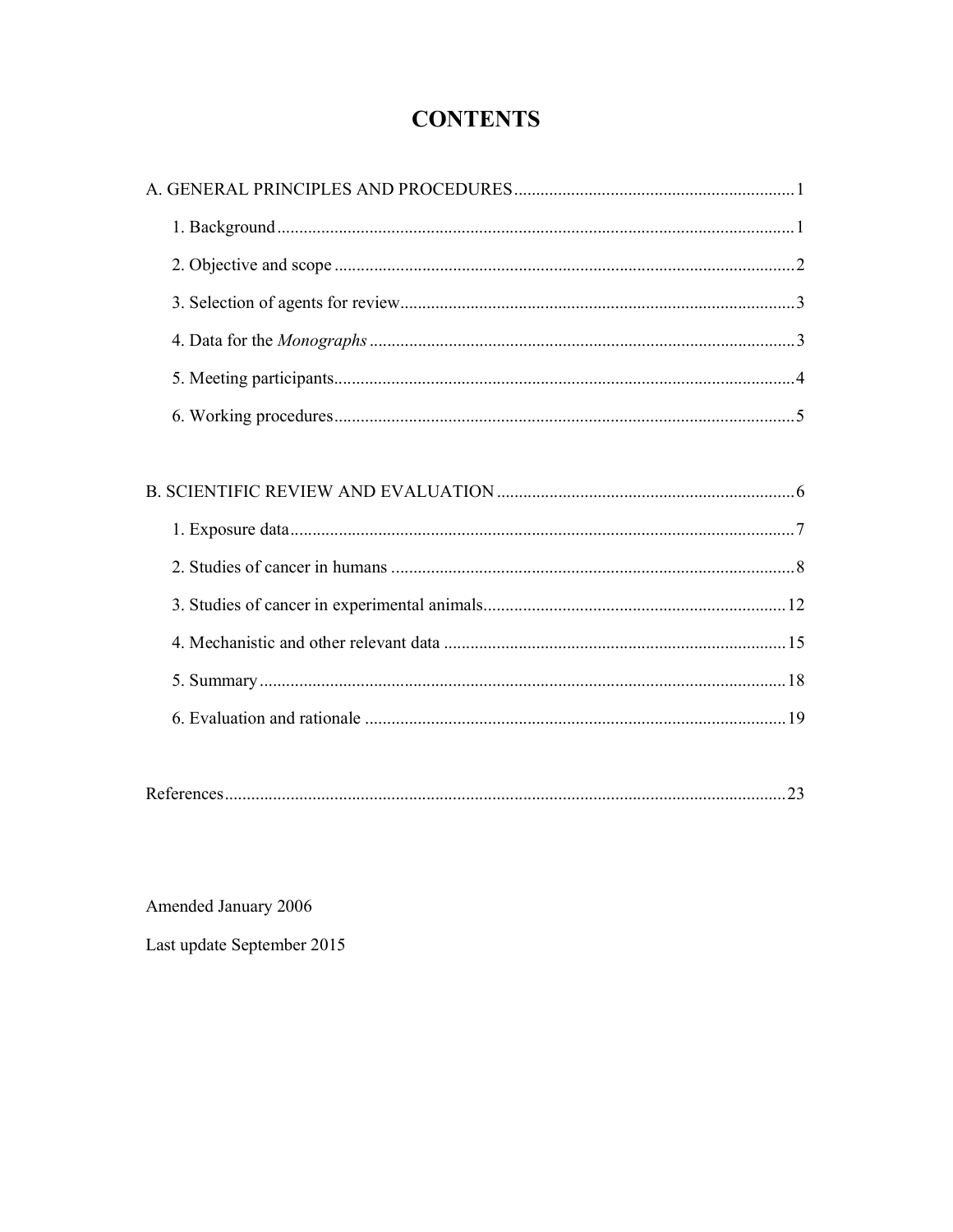|                | <b>PREAMBLE</b>                                                                             |
|----------------|---------------------------------------------------------------------------------------------|
| 2              |                                                                                             |
| 3              | The Preamble to the <i>IARC Monographs</i> describes the objective and scope of the         |
| $\overline{4}$ | programme, the scientific principles and procedures used in developing a <i>Monograph</i> , |
| 5              | the types of evidence considered and the scientific criteria that guide the evaluations.    |
| 6              | The Preamble should be consulted when reading a <i>Monograph</i> or list of evaluations.    |
|                |                                                                                             |
| 8              | <b>A. GENERAL PRINCIPLES AND PROCEDURES</b>                                                 |
| 9              | 1. Background                                                                               |
| 10             | Soon after IARC was established in 1965, it received frequent requests for advice on the    |
| 11             | carcinogenic risk of chemicals, including requests for lists of known and suspected human   |
| 12             | carcinogens. It was clear that it would not be a simple task to summarize adequately the    |
| 13             | complexity of the information that was available and LARC began to consider means of        |

 carcinogenic risk of chemicals, including requests for lists of known and suspected human carcinogens. It was clear that it would not be a simple task to summarize adequately the complexity of the information that was available, and IARC began to consider means of obtaining international expert opinion on this topic. In 1970, the IARC Advisory Committee on Environmental Carcinogenesis recommended ' . . . that a compendium on carcinogenic chemicals be prepared by experts. The biological activity and evaluation of practical importance to public health should be referenced and documented.' The IARC Governing Council adopted a resolution concerning the role of IARC in providing government authorities with expert, independent, scientific opinion on environmental carcinogenesis. As one means to that end, the Governing Council recommended that IARC should prepare monographs on the evaluation of carcinogenic risk of chemicals to man, which became the 22 initial title of the series.

 In the succeeding years, the scope of the programme broadened as *Monographs* were developed for groups of related chemicals, complex mixtures, occupational exposures, physical and biological agents and lifestyle factors. In 1988, the phrase 'of chemicals' was dropped from the title, which assumed its present form, *IARC Monographs on the Evaluation of Carcinogenic Risks to Humans*.

 Through the *Monographs* programme, IARC seeks to identify the causes of human cancer. This is the first step in cancer prevention, which is needed as much today as when IARC was established. The global burden of cancer is high and continues to increase: the annual number of new cases was estimated at 10.1 million in 2000 and is expected to reach 15 million by 2020 (Stewart & Kleihues, 2003). With current trends in demographics and exposure, the cancer burden has been shifting from high-resource countries to low- and medium-resource countries. As a result of *Monographs* evaluations, national health agencies have been able, on scientific grounds, to take measures to reduce human exposure to carcinogens in the workplace and in the environment.

 The criteria established in 1971 to evaluate carcinogenic risks to humans were adopted by the Working Groups whose deliberations resulted in the first 16 volumes of the *Monographs* series. Those criteria were subsequently updated by further ad-hoc Advisory Groups (IARC, 1977, 1978, 1979, 1982, 1983, 1987, 1988, 1991; Vainio *et al.*, 1992; IARC, 2005, 2006).

 The Preamble is primarily a statement of scientific principles, rather than a specification of working procedures. The procedures through which a Working Group implements these principles are not specified in detail. They usually involve operations that have been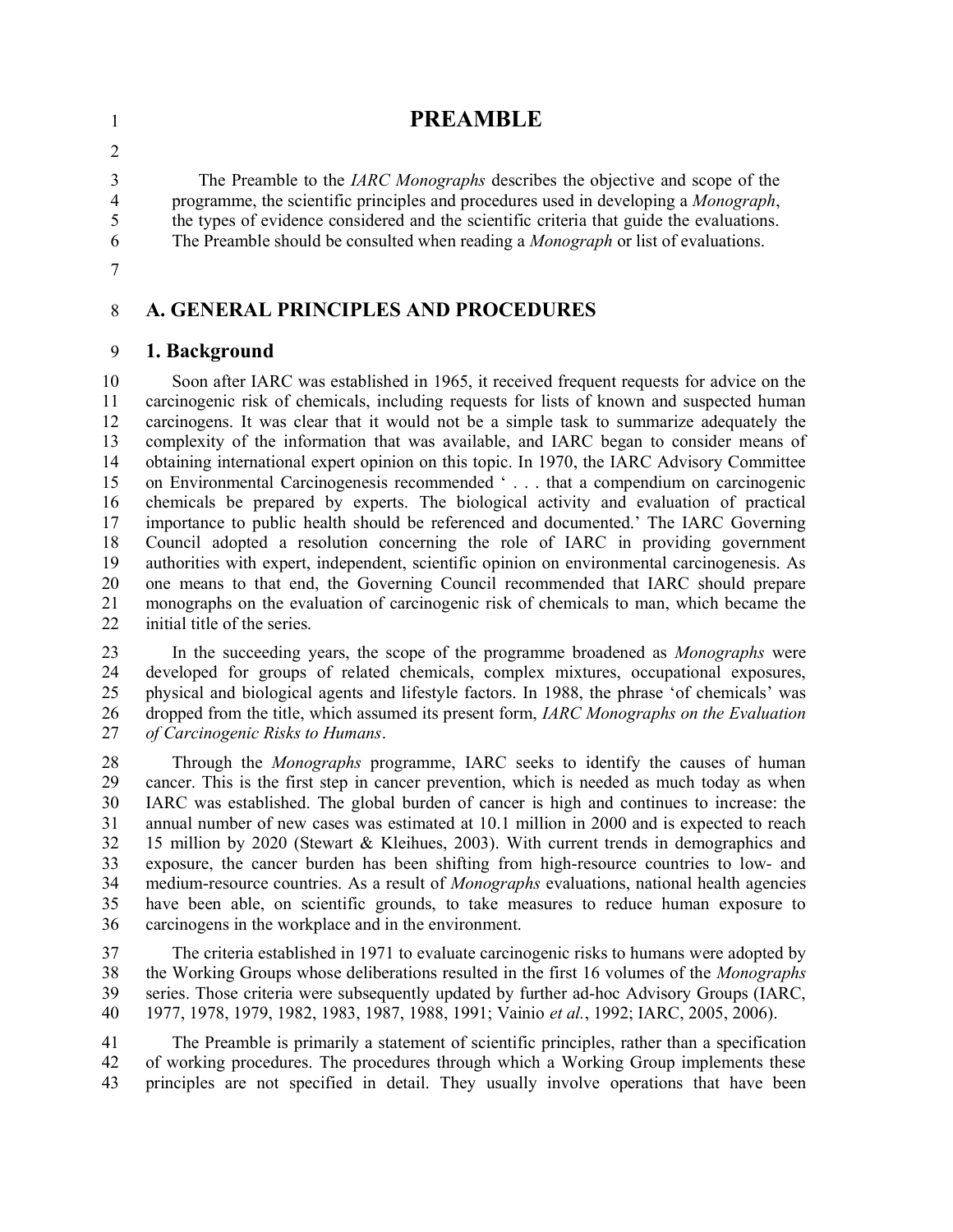established as being effective during previous *Monograph* meetings but remain, predominantly, the prerogative of each individual Working Group.

## **2. Objective and scope**

 The objective of the programme is to prepare, with the help of international Working Groups of experts, and to publish in the form of *Monographs*, critical reviews and evaluations of evidence on the carcinogenicity of a wide range of human exposures. The *Monographs* represent the first step in carcinogen risk assessment, which involves examination of all relevant information in order to assess the strength of the available evidence that an agent could alter the age-specific incidence of cancer in humans. The *Monographs* may also indicate where additional research efforts are needed, specifically when data immediately relevant to an evaluation are not available.

 In this Preamble, the term 'agent' refers to any entity or circumstance that is subject to evaluation in a *Monograph*. As the scope of the programme has broadened, categories of agents now include specific chemicals, groups of related chemicals, complex mixtures, occupational or environmental exposures, cultural or behavioural practices, biological organisms and physical agents. This list of categories may expand as causation of, and susceptibility to, malignant disease become more fully understood.

 A cancer 'hazard' is an agent that is capable of causing cancer under some circumstances, while a cancer 'risk' is an estimate of the carcinogenic effects expected from exposure to a cancer hazard. The *Monographs* are an exercise in evaluating cancer hazards, despite the historical presence of the word 'risks' in the title. The distinction between hazard and risk is important, and the *Monographs* identify cancer hazards even when risks are very low at current exposure levels, because new uses or unforeseen exposures could engender risks that are significantly higher.

 In the *Monographs*, an agent is termed 'carcinogenic' if it is capable of increasing the incidence of malignant neoplasms, reducing their latency, or increasing their severity or multiplicity. The induction of benign neoplasms may in some circumstances (see Part B, Section 3a) contribute to the judgement that the agent is carcinogenic. The terms 'neoplasm' and 'tumour' are used interchangeably.

 The Preamble continues the previous usage of the phrase 'strength of evidence' as a matter of historical continuity, although it should be understood that *Monographs* evaluations consider studies that support a finding of a cancer hazard as well as studies that do not.

 Some epidemiological and experimental studies indicate that different agents may act at different stages in the carcinogenic process, and several different mechanisms may be involved. The aim of the *Monographs* has been, from their inception, to evaluate evidence of carcinogenicity at any stage in the carcinogenesis process, independently of the underlying mechanisms. Information on mechanisms may, however, be used in making the overall evaluation (IARC, 1991; Vainio *et al.*, 1992; IARC, 2005, 2006; see also Part B, Sections 4 39 and 6). As mechanisms of carcinogenesis are elucidated, IARC convenes international 40 scientific conferences to determine whether a broad-based consensus has emerged on how scientific conferences to determine whether a broad-based consensus has emerged on how specific mechanistic data can be used in an evaluation of human carcinogenicity. The results of such conferences are reported in IARC Scientific Publications, which, as long as they still reflect the current state of scientific knowledge, may guide subsequent Working Groups.

 Although the *Monographs* have emphasized hazard identification, important issues may also involve dose–response assessment. In many cases, the same epidemiological and experimental studies used to evaluate a cancer hazard can also be used to estimate a dose–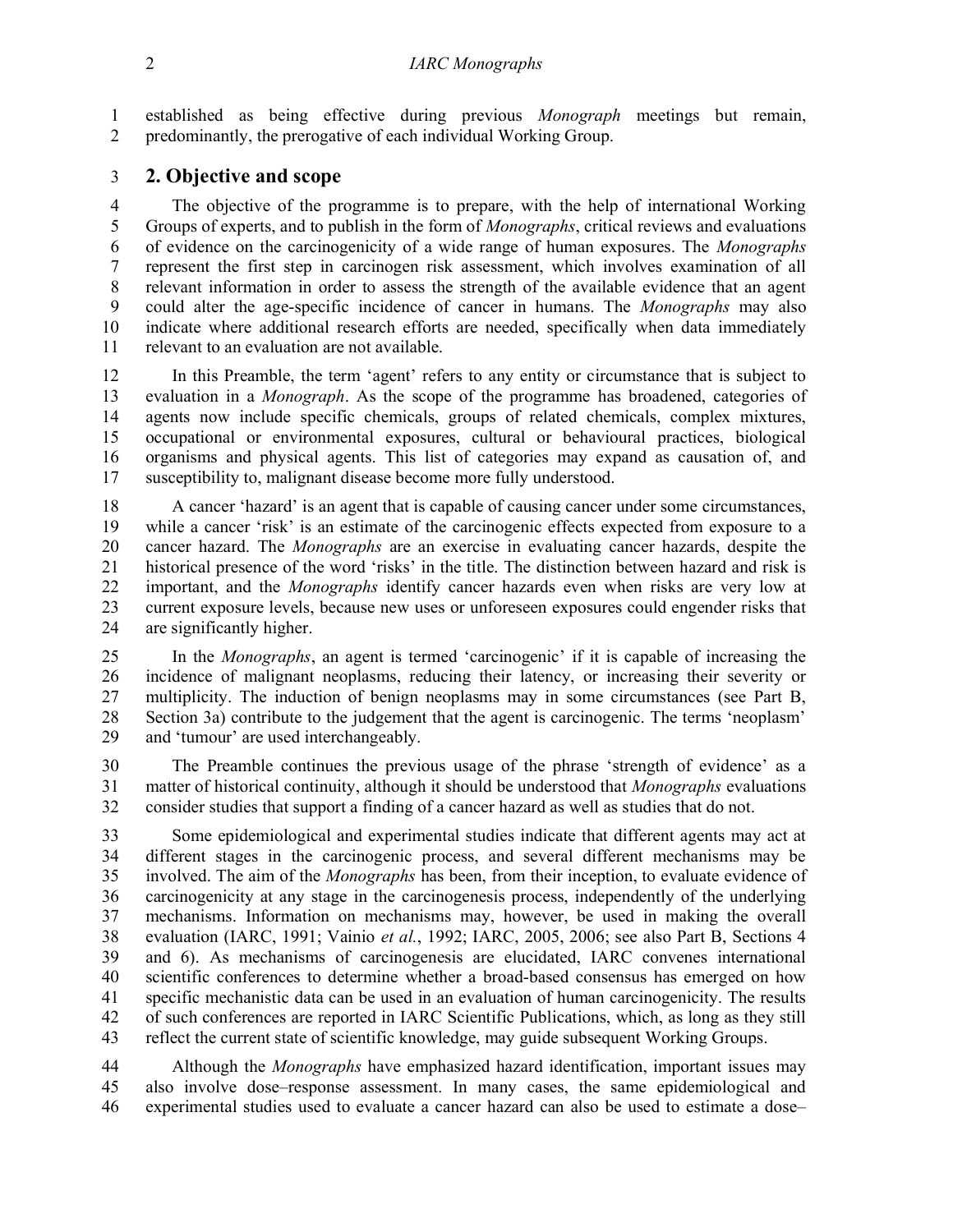response relationship. A *Monograph* may undertake to estimate dose–response relationships within the range of the available epidemiological data, or it may compare the dose–response information from experimental and epidemiological studies. In some cases, a subsequent publication may be prepared by a separate Working Group with expertise in quantitative dose–response assessment.

 The *Monographs* are used by national and international authorities to make risk assessments, formulate decisions concerning preventive measures, provide effective cancer control programmes and decide among alternative options for public health decisions. The evaluations of IARC Working Groups are scientific, qualitative judgements on the evidence for or against carcinogenicity provided by the available data. These evaluations represent only one part of the body of information on which public health decisions may be based. Public health options vary from one situation to another and from country to country and relate to many factors, including different socioeconomic and national priorities. Therefore, no recommendation is given with regard to regulation or legislation, which are the responsibility of individual governments or other international organizations.

#### **3. Selection of agents for review**

 Agents are selected for review on the basis of two main criteria: (a) there is evidence of human exposure and (b) there is some evidence or suspicion of carcinogenicity. Mixed exposures may occur in occupational and environmental settings and as a result of individual and cultural habits (such as tobacco smoking and dietary practices). Chemical analogues and compounds with biological or physical characteristics similar to those of suspected carcinogens may also be considered, even in the absence of data on a possible carcinogenic effect in humans or experimental animals.

 The scientific literature is surveyed for published data relevant to an assessment of carcinogenicity. Ad-hoc Advisory Groups convened by IARC in 1984, 1989, 1991, 1993, 1998 and 2003 made recommendations as to which agents should be evaluated in the *Monographs* series. Recent recommendations are available on the *Monographs* programme website (http://monographs.iarc.fr). IARC may schedule other agents for review as it becomes aware of new scientific information or as national health agencies identify an urgent public health need related to cancer.

 As significant new data become available on an agent for which a *Monograph* exists, a re- evaluation may be made at a subsequent meeting, and a new *Monograph* published. In some cases it may be appropriate to review only the data published since a prior evaluation. This can be useful for updating a database, reviewing new data to resolve a previously open question or identifying new tumour sites associated with a carcinogenic agent. Major changes in an evaluation (e.g. a new classification in Group 1 or a determination that a mechanism does not operate in humans, see Part B, Section 6) are more appropriately addressed by a full review.

#### **4. Data for the** *Monographs*

 Each *Monograph* reviews all pertinent epidemiological studies and cancer bioassays in experimental animals. Those judged inadequate or irrelevant to the evaluation may be cited but not summarized. If a group of similar studies is not reviewed, the reasons are indicated.

 Mechanistic and other relevant data are also reviewed. A *Monograph* does not necessarily cite all the mechanistic literature concerning the agent being evaluated (see Part B, Section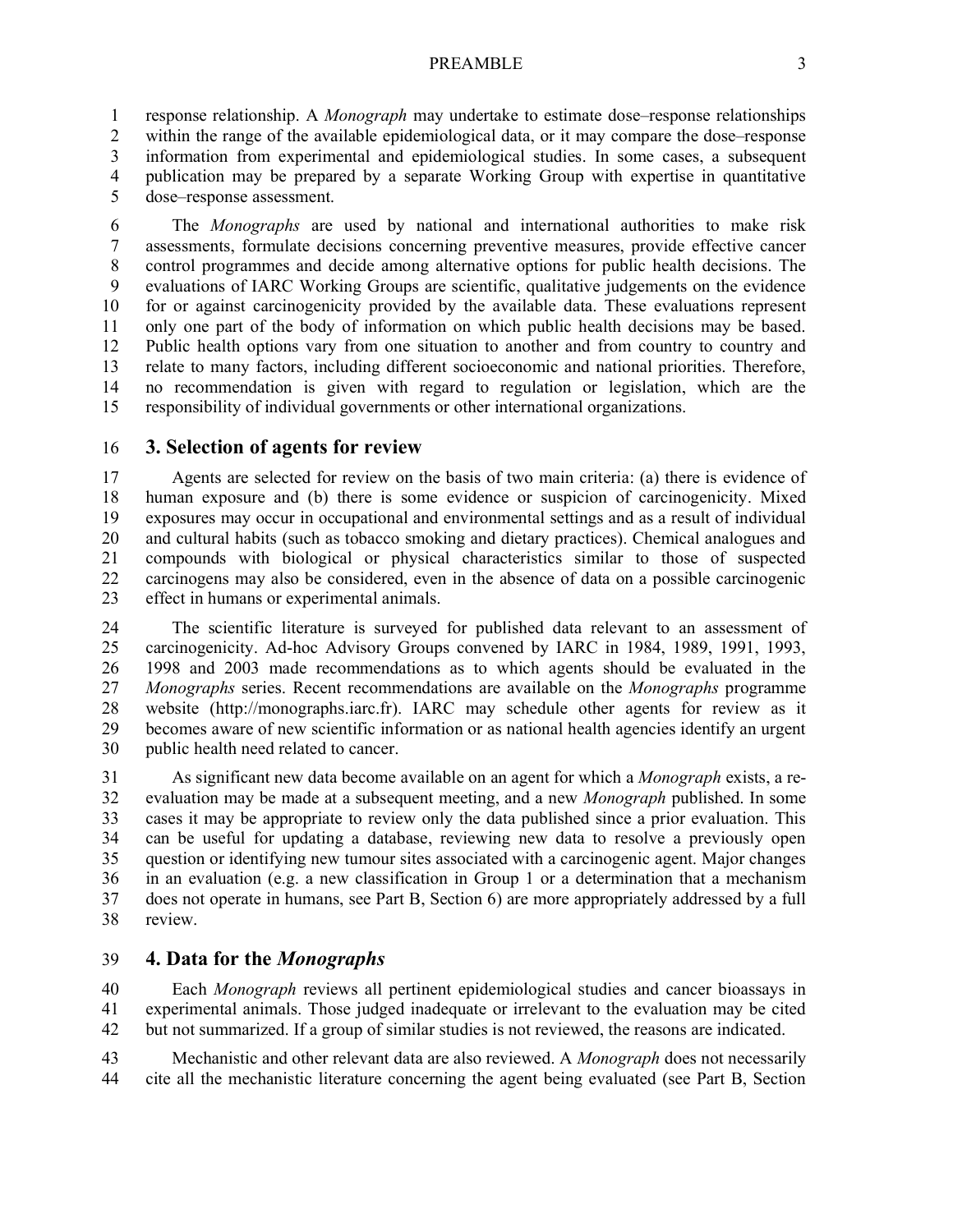4). Only those data considered by the Working Group to be relevant to making the evaluation are included.

 With regard to epidemiological studies, cancer bioassays, and mechanistic and other relevant data, only reports that have been published or accepted for publication in the openly available scientific literature are reviewed. The same publication requirement applies to studies originating from IARC, including meta-analyses or pooled analyses commissioned by IARC in advance of a meeting (see Part B, Section 2c). Data from government agency reports that are publicly available are also considered. Exceptionally, doctoral theses and other material that are in their final form and publicly available may be reviewed.

 Exposure data and other information on an agent under consideration are also reviewed. In the sections on chemical and physical properties, on analysis, on production and use and on occurrence, published and unpublished sources of information may be considered.

 Inclusion of a study does not imply acceptance of the adequacy of the study design or of the analysis and interpretation of the results, and limitations are clearly outlined in square brackets at the end of each study description (see Part B). The reasons for not giving further consideration to an individual study also are indicated in the square brackets.

## **5. Meeting participants**

Five categories of participant can be present at *Monograph* meetings.

 (a) The Working Group is responsible for the critical reviews and evaluations that are developed during the meeting. The tasks of Working Group Members are: (i) to ascertain that all appropriate data have been collected; (ii) to select the data relevant for the evaluation on the basis of scientific merit; (iii) to prepare accurate summaries of the data to enable the reader to follow the reasoning of the Working Group; (iv) to evaluate the results of epidemiological and experimental studies on cancer; (v) to evaluate data relevant to the understanding of mechanisms of carcinogenesis; and (vi) to make an overall evaluation of the carcinogenicity of the exposure to humans. Working Group Members generally have published significant research related to the carcinogenicity of the agents being reviewed, and 28 IARC uses literature searches to identify most experts. Working Group Members are selected<br>29 on the basis of (a) knowledge and experience and (b) absence of real or apparent conflicts of on the basis of (a) knowledge and experience and (b) absence of real or apparent conflicts of interests. Consideration is also given to demographic diversity and balance of scientific findings and views.

 (b) Invited Specialists are experts who also have critical knowledge and experience but have a real or apparent conflict of interests. These experts are invited when necessary to assist in the Working Group by contributing their unique knowledge and experience during subgroup and plenary discussions. They may also contribute text on non-influential issues in the section on exposure, such as a general description of data on production and use (see Part B, Section 1). Invited Specialists do not serve as meeting chair or subgroup chair, draft text that pertains to the description or interpretation of cancer data, or participate in the evaluations.

 (c) Representatives of national and international health agencies often attend meetings because their agencies sponsor the programme or are interested in the subject of a meeting. Representatives do not serve as meeting chair or subgroup chair, draft any part of a *Monograph,* or participate in the evaluations.

 (d) Observers with relevant scientific credentials may be admitted to a meeting by IARC in limited numbers. Attention will be given to achieving a balance of Observers from constituencies with differing perspectives. They are invited to observe the meeting and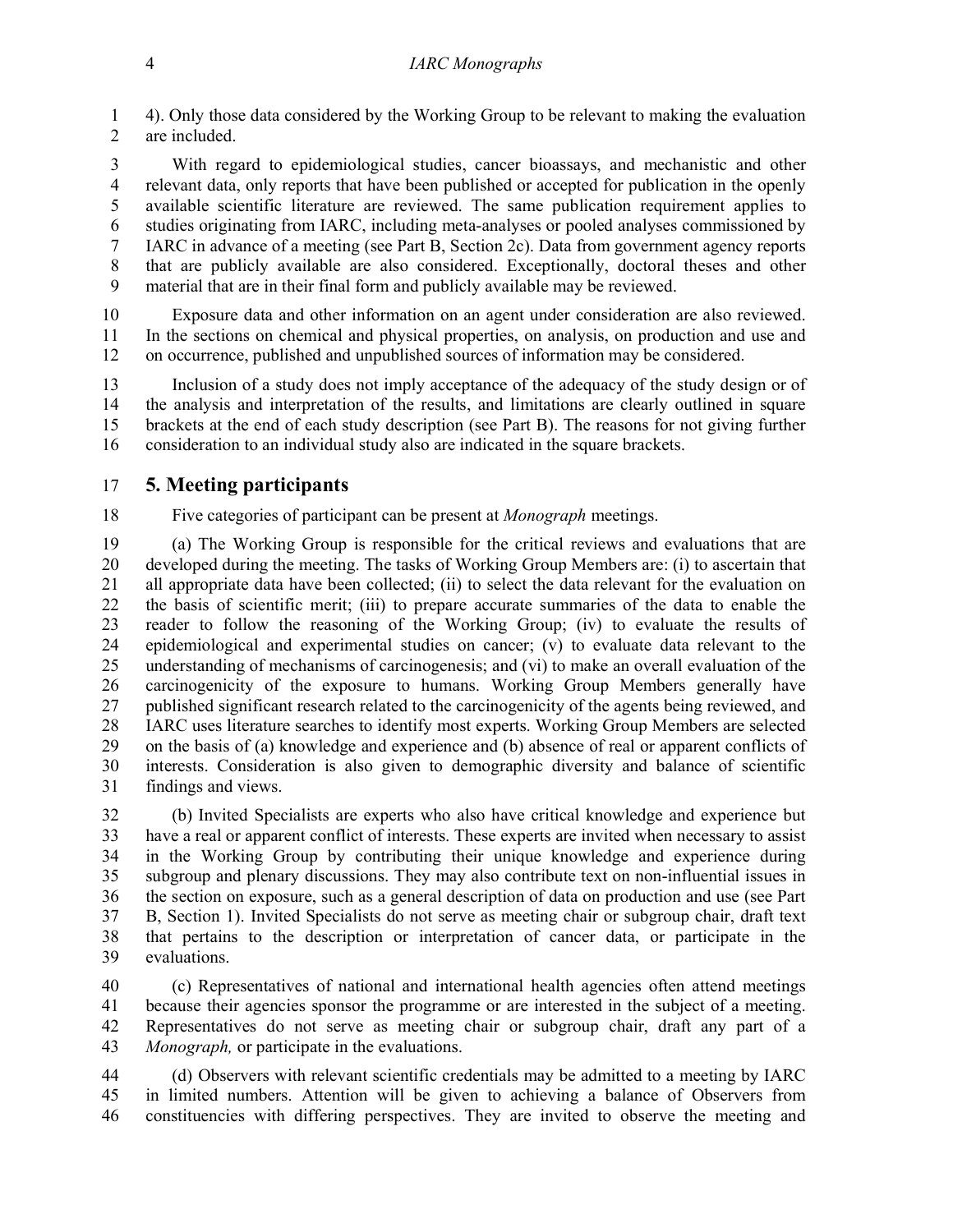should not attempt to influence it. Observers do not serve as meeting chair or subgroup chair, draft any part of a *Monograph*, or participate in the evaluations. At the meeting, the meeting chair and subgroup chairs may grant Observers an opportunity to speak, generally after they have observed a discussion. Observers agree to respect the Guidelines for Observers at *IARC Monographs* meetings (available at http://monographs.iarc.fr).

 (e) The IARC Secretariat consists of scientists who are designated by IARC and who have relevant expertise. They serve as rapporteurs and participate in all discussions. When requested by the meeting chair or subgroup chair, they may also draft text or prepare tables and analyses.

 Before an invitation is extended, each potential participant, including the IARC Secretariat, completes the WHO Declaration of Interests to report financial interests, employment and consulting, and individual and institutional research support related to the subject of the meeting. IARC assesses these interests to determine whether there is a conflict that warrants some limitation on participation. The declarations are updated and reviewed again at the opening of the meeting. Interests related to the subject of the meeting are disclosed to the meeting participants and in the published volume (Cogliano *et al.*, 2004).

 The names and principal affiliations of participants are available on the *Monographs* programme website (http://monographs.iarc.fr) approximately two months before each meeting. It is not acceptable for Observers or third parties to contact other participants before a meeting or to lobby them at any time. Meeting participants are asked to report all such contacts to IARC (Cogliano *et al.*, 2005).

 All participants are listed, with their principal affiliations, at the beginning of each volume. Each participant who is a Member of a Working Group serves as an individual scientist and not as a representative of any organization, government or industry.

## **6. Working procedures**

 A separate Working Group is responsible for developing each volume of *Monographs*. A volume contains one or more *Monographs*, which can cover either a single agent or several 28 related agents. Approximately one year in advance of the meeting of a Working Group, the<br>29 agents to be reviewed are announced on the *Monographs* programme website agents to be reviewed are announced on the *Monographs* programme website (http://monographs.iarc.fr) and participants are selected by IARC staff in consultation with other experts. Subsequently, relevant biological and epidemiological data are collected by IARC from recognized sources of information on carcinogenesis, including data storage and retrieval systems such as PubMed. Meeting participants who are asked to prepare preliminary working papers for specific sections are expected to supplement the IARC literature searches with their own searches.

 Industrial associations, labour unions and other knowledgeable organizations may be asked to provide input to the sections on production and use, although this involvement is not required as a general rule. Information on production and trade is obtained from governmental, trade and market research publications and, in some cases, by direct contact with industries. Separate production data on some agents may not be available for a variety of reasons (e.g. not collected or made public in all producing countries, production is small). Information on uses may be obtained from published sources but is often complemented by direct contact with manufacturers. Efforts are made to supplement this information with data from other national and international sources.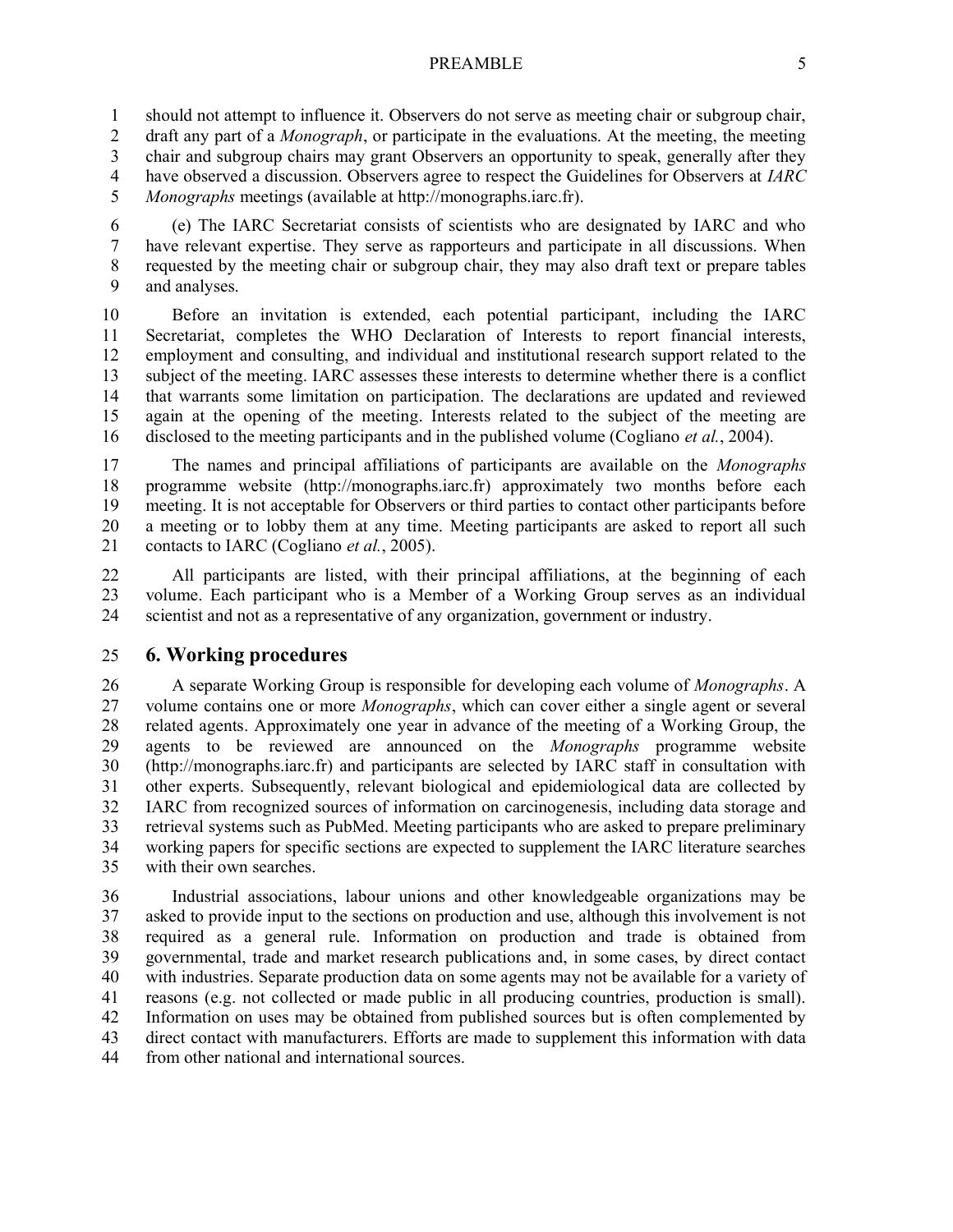Six months before the meeting, the material obtained is sent to meeting participants to prepare preliminary working papers. The working papers are compiled by IARC staff and sent, prior to the meeting, to Working Group Members and Invited Specialists for review.

 The Working Group meets at [IARC](https://www.baumhedlundlaw.com/toxic-tort-law/monsanto-roundup-lawsuit/) for seven to eight days to discuss and finalize the texts and to formulate the evaluations. The objectives of the meeting are peer review and consensus. During the first few days, four subgroups (covering exposure data, cancer in humans, cancer in experimental animals, and mechanistic and other relevant data) review the working papers, develop a joint subgroup draft and write summaries. Care is taken to ensure that each study summary is written or reviewed by someone not associated with the study being considered. During the last few days, the Working Group meets in plenary session to review the subgroup drafts and develop the evaluations. As a result, the entire volume is the joint product of the Working Group, and there are no individually authored sections.

 IARC Working Groups strive to achieve a consensus evaluation. Consensus reflects broad agreement among Working Group Members, but not necessarily unanimity. The chair may elect to poll Working Group Members to determine the diversity of scientific opinion on issues where consensus is not readily apparent.

 After the meeting, the master copy is verified by consulting the original literature, edited and prepared for publication. The aim is to publish the volume within six months of the Working Group meeting. A summary of the outcome is available on the *Monographs* programme website soon after the meeting.

## **B. SCIENTIFIC REVIEW AND EVALUATION**

 The available studies are summarized by the Working Group, with particular regard to the qualitative aspects discussed below. In general, numerical findings are indicated as they appear in the original report; units are converted when necessary for easier comparison. The Working Group may conduct additional analyses of the published data and use them in their assessment of the evidence; the results of such supplementary analyses are given in square brackets. When an important aspect of a study that directly impinges on its interpretation should be brought to the attention of the reader, a Working Group comment is given in square brackets.

 The scope of the *IARC Monographs* programme has expanded beyond chemicals to include complex mixtures, occupational exposures, physical and biological agents, lifestyle factors and other potentially carcinogenic exposures. Over time, the structure of a *Monograph* has evolved to include the following sections:

- 34 1. Exposure data
- 35 2. Studies of cancer in humans
- 36 3. Studies of cancer in experimental animals
- 37 4. Mechanistic and other relevant data
- 38 5. Summary
- 39 6. Evaluation and rationale

 In addition, a section of General Remarks at the front of the volume discusses the reasons the agents were scheduled for evaluation and some key issues the Working Group encountered during the meeting.

 This part of the Preamble discusses the types of evidence considered and summarized in each section of a *Monograph*, followed by the scientific criteria that guide the evaluations.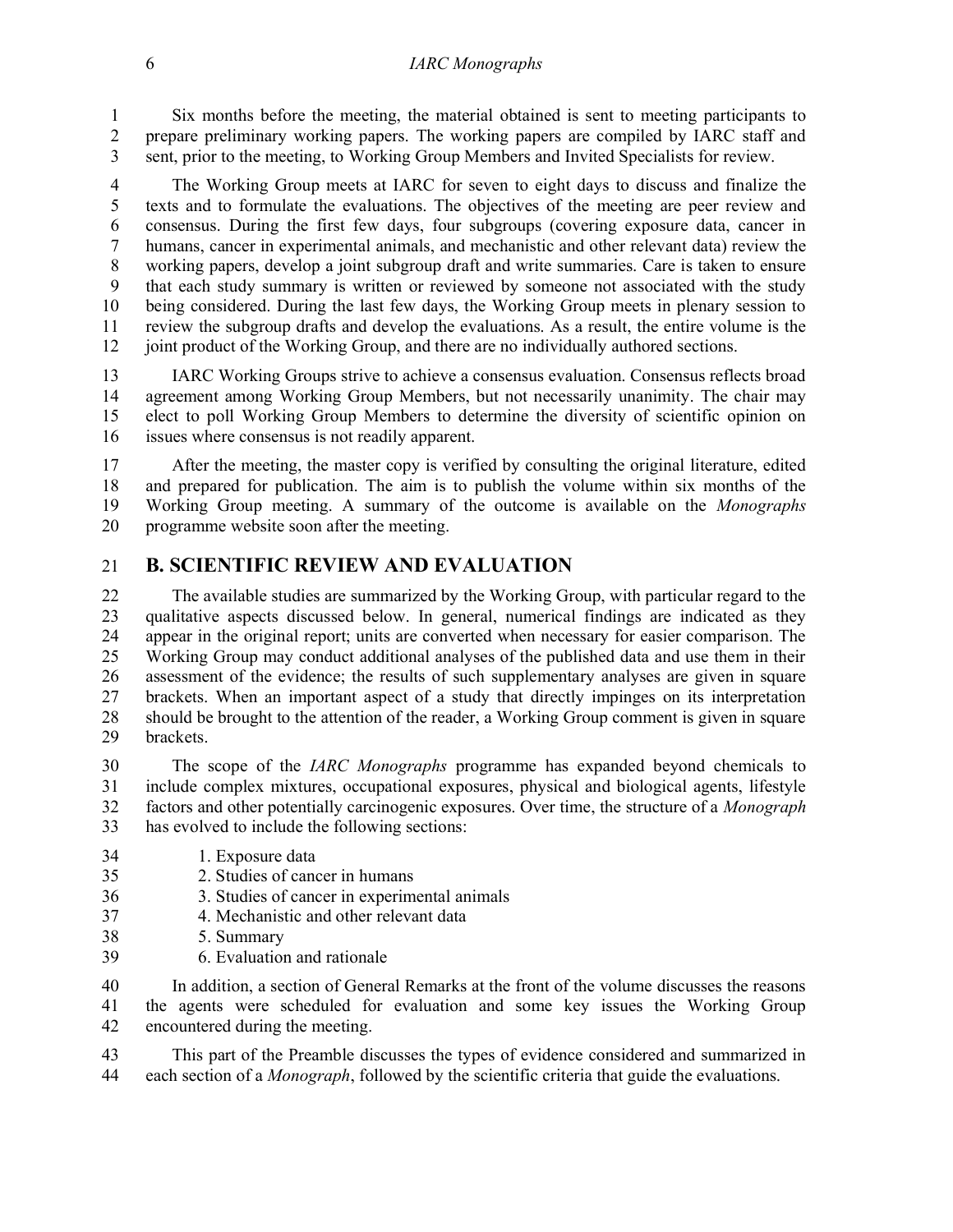## **1. Exposure data**

 Each *Monograph* includes general information on the agent: this information may vary substantially between agents and must be adapted accordingly. Also included is information on production and use (when appropriate), methods of analysis and detection, occurrence, and sources and routes of human occupational and environmental exposures. Depending on the agent, regulations and guidelines for use may be presented.

## **(a) General information on the agent**

 For chemical agents, sections on chemical and physical data are included: the Chemical Abstracts Service Registry Number, the latest primary name and the IUPAC systematic name are recorded; other synonyms are given, but the list is not necessarily comprehensive. Information on chemical and physical properties that are relevant to identification, occurrence and biological activity is included. A description of technical products of chemicals includes trade names, relevant specifications and available information on composition and impurities. Some of the trade names given may be those of mixtures in which the agent being evaluated is only one of the ingredients.

 For biological agents, taxonomy, structure and biology are described, and the degree of variability is indicated. Mode of replication, life cycle, target cells, persistence, latency, host response and clinical disease other than cancer are also presented.

 For physical agents that are forms of radiation, energy and range of the radiation are included. For foreign bodies, fibres and respirable particles, size range and relative dimensions are indicated.

 For agents such as mixtures, drugs or lifestyle factors, a description of the agent, including its composition, is given.

 Whenever appropriate, other information, such as historical perspectives or the description of an industry or habit, may be included.

## **(b) Analysis and detection**

 An overview of methods of analysis and detection of the agent is presented, including their sensitivity, specificity and reproducibility. Methods widely used for regulatory purposes are emphasized. Methods for monitoring human exposure are also given. No critical evaluation or recommendation of any method is meant or implied.

## **(c) Production and use**

 The dates of first synthesis and of first commercial production of a chemical, mixture or other agent are provided when available; for agents that do not occur naturally, this information may allow a reasonable estimate to be made of the date before which no human exposure to the agent could have occurred. The dates of first reported occurrence of an exposure are also provided when available. In addition, methods of synthesis used in past and present commercial production and different methods of production, which may give rise to different impurities, are described.

 The countries where companies report production of the agent, and the number of companies in each country, are identified. Available data on production, international trade and uses are obtained for representative regions. It should not, however, be inferred that those areas or nations are necessarily the sole or major sources or users of the agent. Some identified uses may not be current or major applications, and the coverage is not necessarily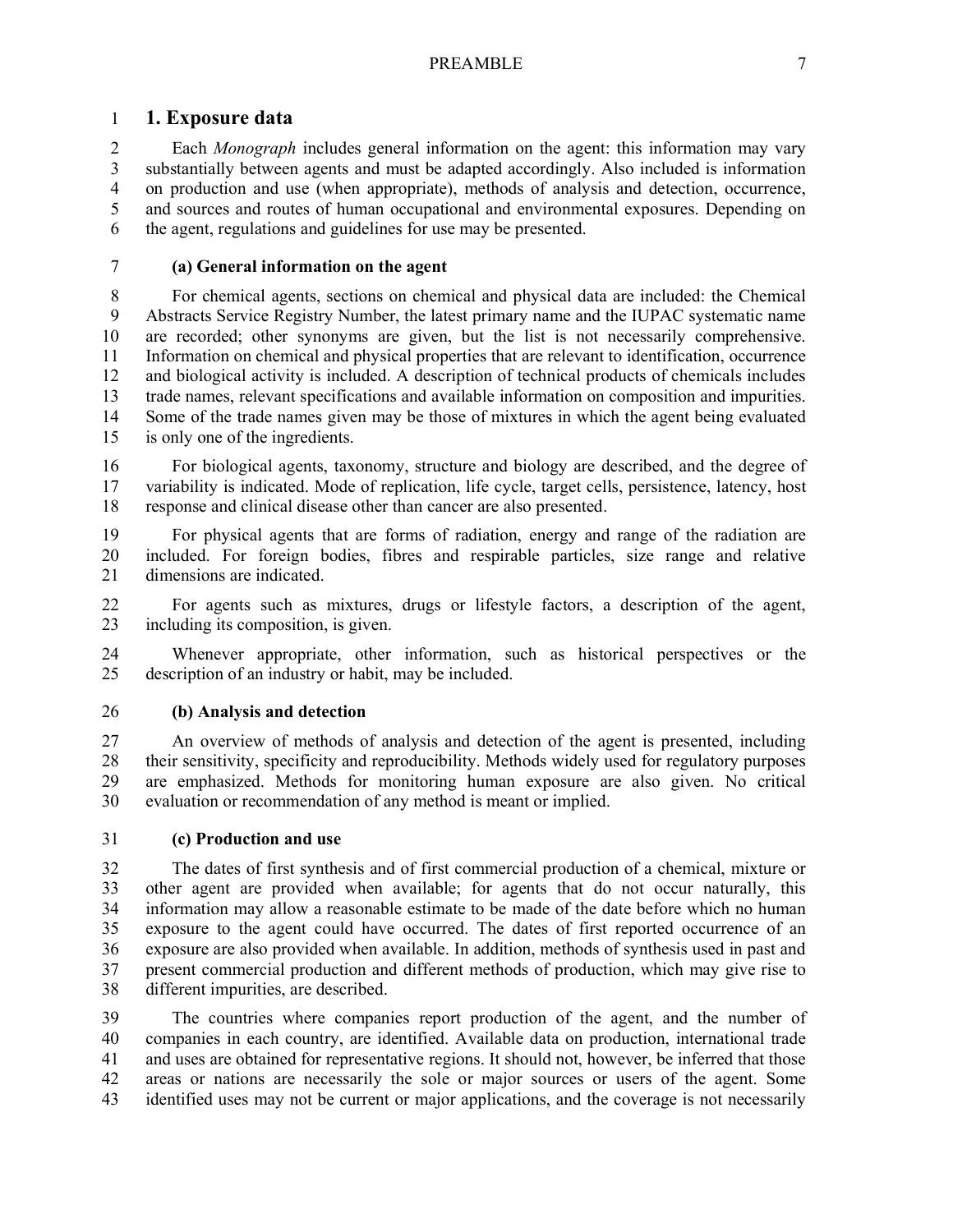comprehensive. In the case of drugs, mention of their therapeutic uses does not necessarily represent current practice nor does it imply judgement as to their therapeutic efficacy.

#### **(d) Occurrence and exposure**

 Information on the occurrence of an agent in the environment is obtained from data derived from the monitoring and surveillance of levels in occupational environments, air, water, soil, plants, foods and animal and human tissues. When available, data on the generation, persistence and bioaccumulation of the agent are also included. Such data may be available from national databases.

 Data that indicate the extent of past and present human exposure, the sources of exposure, the people most likely to be exposed and the factors that contribute to the exposure are reported. Information is presented on the range of human exposure, including occupational and environmental exposures. This includes relevant findings from both developed and developing countries. Some of these data are not distributed widely and may be available from government reports and other sources. In the case of mixtures, industries, occupations or processes, information is given about all agents known to be present. For processes, industries and occupations, a historical description is also given, noting variations in chemical composition, physical properties and levels of occupational exposure with date and place. For biological agents, the epidemiology of infection is described.

#### **(e) Regulations and guidelines**

 Statements concerning regulations and guidelines (e.g. occupational exposure limits, maximal levels permitted in foods and water, pesticide registrations) are included, but they may not reflect the most recent situation, since such limits are continuously reviewed and modified. The absence of information on regulatory status for a country should not be taken to imply that that country does not have regulations with regard to the exposure. For biological agents, legislation and control, including vaccination and therapy, are described.

## **2. Studies of cancer in humans**

 This section includes all pertinent epidemiological studies (see Part A, Section 4). Studies of biomarkers are included when they are relevant to an evaluation of carcinogenicity to humans.

## **(a) Types of study considered**

 Several types of epidemiological study contribute to the assessment of carcinogenicity in humans — cohort studies, case–control studies, correlation (or ecological) studies and intervention studies. Rarely, results from randomized trials may be available. Case reports and case series of cancer in humans may also be reviewed.

 Cohort and case–control studies relate individual exposures under study to the occurrence of cancer in individuals and provide an estimate of effect (such as relative risk) as the main measure of association. Intervention studies may provide strong evidence for making causal inferences, as exemplified by cessation of smoking and the subsequent decrease in risk for lung cancer.

 In correlation studies, the units of investigation are usually whole populations (e.g. in particular geographical areas or at particular times), and cancer frequency is related to a summary measure of the exposure of the population to the agent under study. In correlation studies, individual exposure is not documented, which renders this kind of study more prone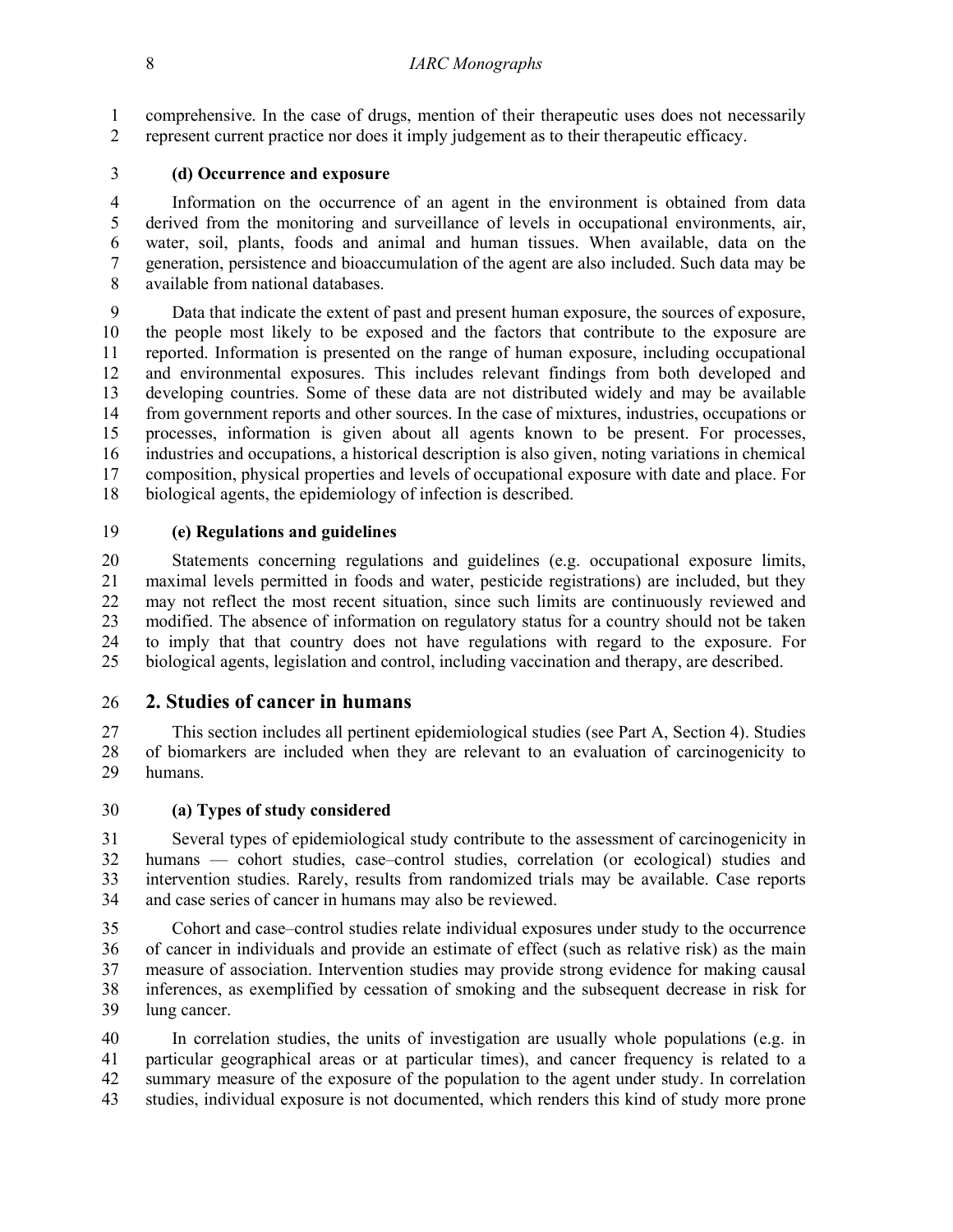to confounding. In some circumstances, however, correlation studies may be more informative than analytical study designs (see, for example, the *Monograph* on arsenic in drinking-water; IARC, 2004).

 In some instances, case reports and case series have provided important information about the carcinogenicity of an agent. These types of study generally arise from a suspicion, based on clinical experience, that the concurrence of two events — that is, a particular exposure and occurrence of a cancer — has happened rather more frequently than would be expected by chance. Case reports and case series usually lack complete ascertainment of cases in any population, definition or enumeration of the population at risk and estimation of the expected number of cases in the absence of exposure.

 The uncertainties that surround the interpretation of case reports, case series and correlation studies make them inadequate, except in rare instances, to form the sole basis for inferring a causal relationship. When taken together with case–control and cohort studies, however, these types of study may add materially to the judgement that a causal relationship exists.

 Epidemiological studies of benign neoplasms, presumed preneoplastic lesions and other end-points thought to be relevant to cancer are also reviewed. They may, in some instances, strengthen inferences drawn from studies of cancer itself.

#### **(b) Quality of studies considered**

 It is necessary to take into account the possible roles of bias, confounding and chance in the interpretation of epidemiological studies. Bias is the effect of factors in study design or execution that lead erroneously to a stronger or weaker association than in fact exists between an agent and disease. Confounding is a form of bias that occurs when the relationship with disease is made to appear stronger or weaker than it truly is as a result of an association between the apparent causal factor and another factor that is associated with either an 26 increase or decrease in the incidence of the disease. The role of chance is related to biological variability and the influence of sample size on the precision of estimates of effect. variability and the influence of sample size on the precision of estimates of effect.

 In evaluating the extent to which these factors have been minimized in an individual study, consideration is given to a number of aspects of design and analysis as described in the report of the study. For example, when suspicion of carcinogenicity arises largely from a single small study, careful consideration is given when interpreting subsequent studies that included these data in an enlarged population. Most of these considerations apply equally to case–control, cohort and correlation studies. Lack of clarity of any of these aspects in the reporting of a study can decrease its credibility and the weight given to it in the final evaluation of the exposure.

 Firstly, the study population, disease (or diseases) and exposure should have been well defined by the authors. Cases of disease in the study population should have been identified in a way that was independent of the exposure of interest, and exposure should have been assessed in a way that was not related to disease status.

 Secondly, the authors should have taken into account — in the study design and analysis — other variables that can influence the risk of disease and may have been related to the exposure of interest. Potential confounding by such variables should have been dealt with either in the design of the study, such as by matching, or in the analysis, by statistical adjustment. In cohort studies, comparisons with local rates of disease may or may not be more appropriate than those with national rates. Internal comparisons of frequency of disease among individuals at different levels of exposure are also desirable in cohort studies, since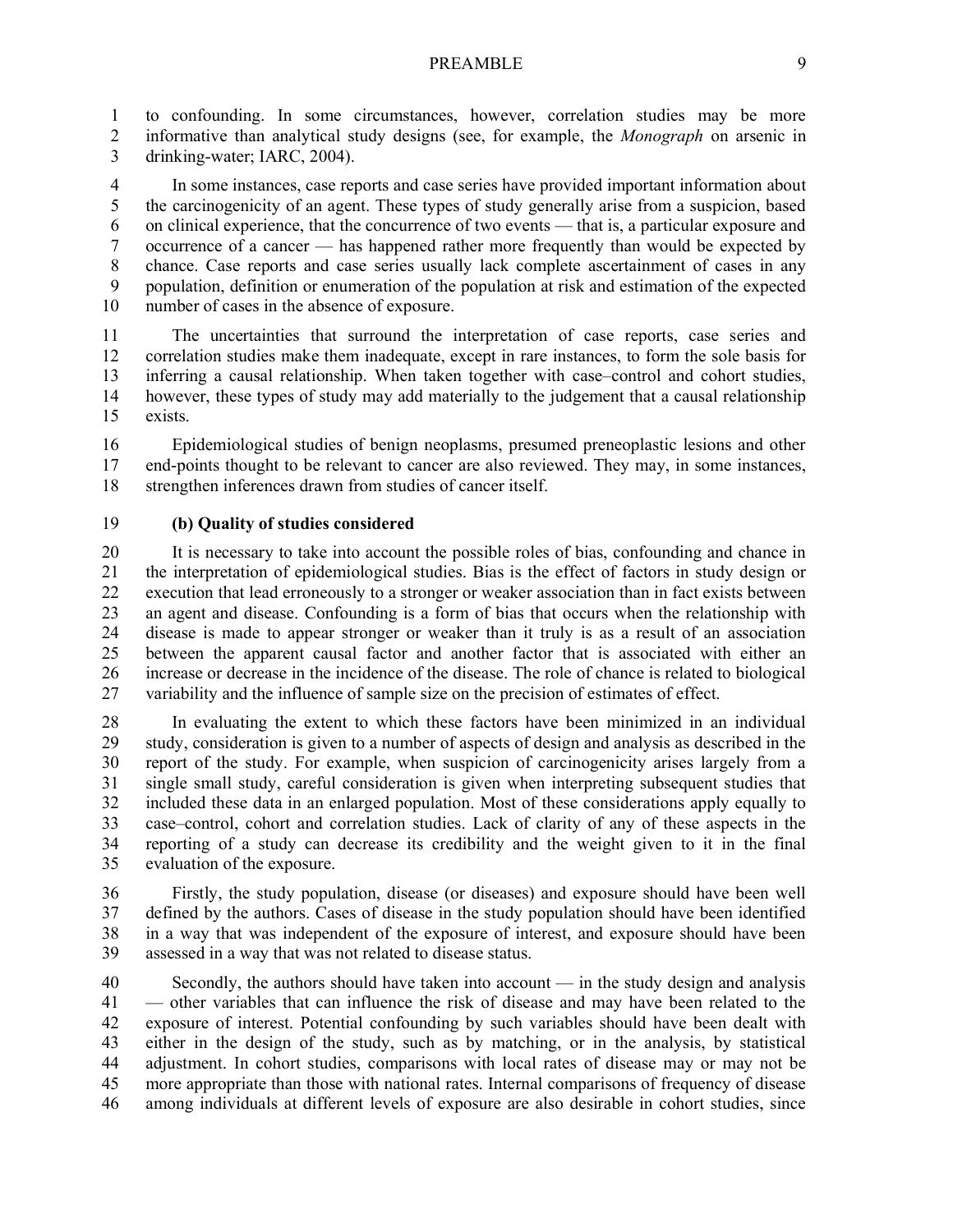they minimize the potential for confounding related to the difference in risk factors between an external reference group and the study population.

 Thirdly, the authors should have reported the basic data on which the conclusions are founded, even if sophisticated statistical analyses were employed. At the very least, they should have given the numbers of exposed and unexposed cases and controls in a case– control study and the numbers of cases observed and expected in a cohort study. Further tabulations by time since exposure began and other temporal factors are also important. In a cohort study, data on all cancer sites and all causes of death should have been given, to reveal the possibility of reporting bias. In a case–control study, the effects of investigated factors other than the exposure of interest should have been reported.

 Finally, the statistical methods used to obtain estimates of relative risk, absolute rates of cancer, confidence intervals and significance tests, and to adjust for confounding should have been clearly stated by the authors. These methods have been reviewed for case–control 14 studies (Breslow & Day, 1980) and for cohort studies (Breslow & Day, 1987).

#### **(c) Meta-analyses and pooled analyses**

 Independent epidemiological studies of the same agent may lead to results that are difficult to interpret. Combined analyses of data from multiple studies are a means of resolving this ambiguity, and well-conducted analyses can be considered. There are two types of combined analysis. The first involves combining summary statistics such as relative risks from individual studies (meta-analysis) and the second involves a pooled analysis of the raw data from the individual studies (pooled analysis) (Greenland, 1998).

 The advantages of combined analyses are increased precision due to increased sample size and the opportunity to explore potential confounders, interactions and modifying effects that may explain heterogeneity among studies in more detail. A disadvantage of combined analyses is the possible lack of compatibility of data from various studies due to differences in subject recruitment, procedures of data collection, methods of measurement and effects of unmeasured co-variates that may differ among studies. Despite these limitations, well- conducted combined analyses may provide a firmer basis than individual studies for drawing conclusions about the potential carcinogenicity of agents.

 IARC may commission a meta-analysis or pooled analysis that is pertinent to a particular *Monograph* (see Part A, Section 4). Additionally, as a means of gaining insight from the results of multiple individual studies, ad-hoc calculations that combine data from different studies may be conducted by the Working Group during the course of a *Monograph* meeting. The results of such original calculations, which would be specified in the text by presentation in square brackets, might involve updates of previously conducted analyses that incorporate the results of more recent studies or de-novo analyses. Irrespective of the source of data for the meta-analyses and pooled analyses, it is important that the same criteria for data quality be applied as those that would be applied to individual studies and to ensure also that sources of heterogeneity between studies be taken into account.

## **(d) Temporal effects**

 Detailed analyses of both relative and absolute risks in relation to temporal variables, such as age at first exposure, time since first exposure, duration of exposure, cumulative exposure, peak exposure (when appropriate) and time since cessation of exposure, are reviewed and summarized when available. Analyses of temporal relationships may be useful in making causal inferences. In addition, such analyses may suggest whether a carcinogen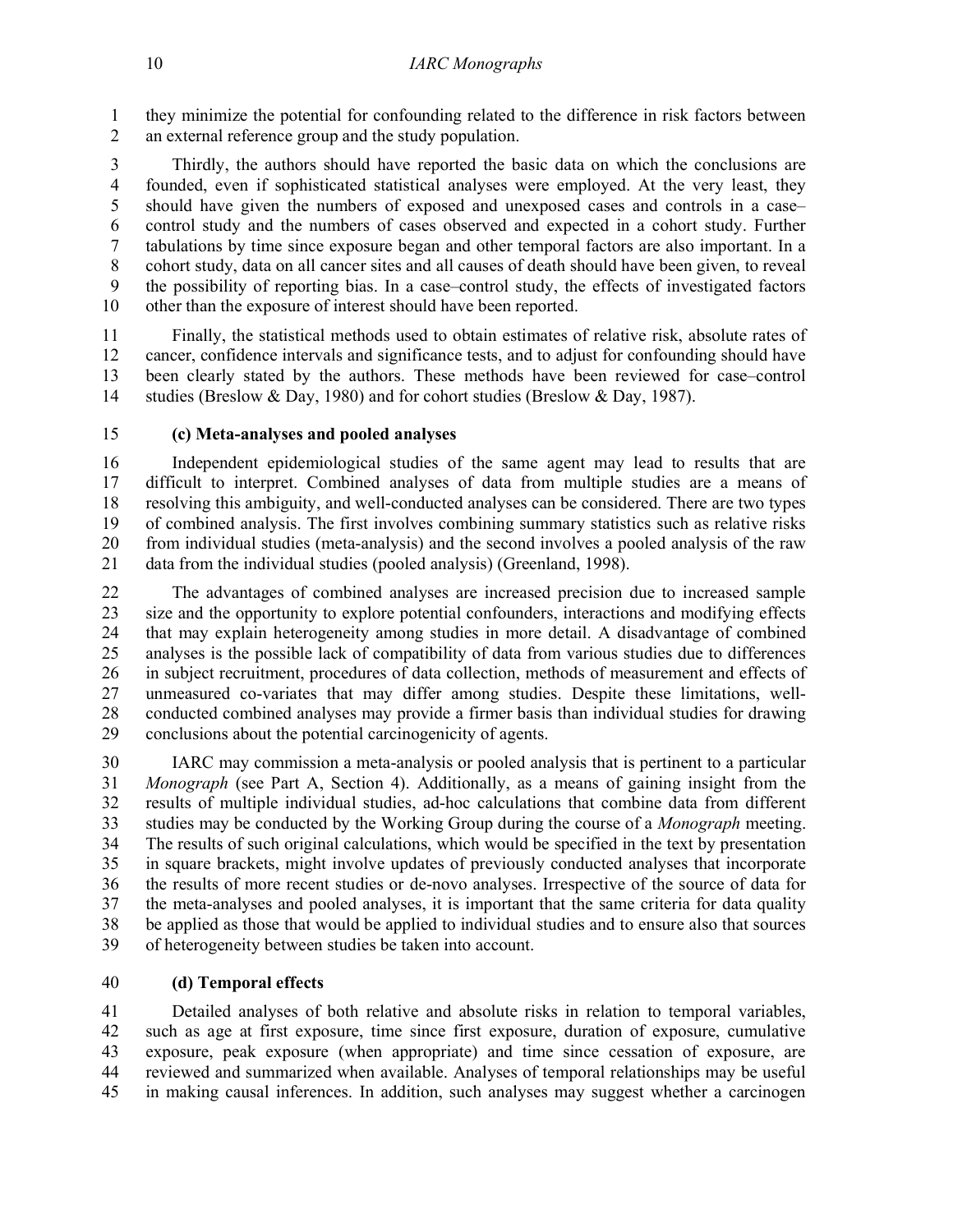acts early or late in the process of carcinogenesis, although, at best, they allow only indirect inferences about mechanisms of carcinogenesis.

## **(e) Use of biomarkers in epidemiological studies**

 Biomarkers indicate molecular, cellular or other biological changes and are increasingly used in epidemiological studies for various purposes (IARC, 1991; Vainio *et al.*, 1992; Toniolo *et al.*, 1997; Vineis *et al.*, 1999; Buffler *et al.*, 2004). These may include evidence of exposure, of early effects, of cellular, tissue or organism responses, of individual susceptibility or host responses, and inference of a mechanism (see Part B, Section 4b). This is a rapidly evolving field that encompasses developments in genomics, epigenomics and other emerging technologies.

 Molecular epidemiological data that identify associations between genetic polymorphisms and interindividual differences in susceptibility to the agent(s) being evaluated may contribute to the identification of carcinogenic hazards to humans. If the polymorphism has been demonstrated experimentally to modify the functional activity of the gene product in a manner that is consistent with increased susceptibility, these data may be useful in making causal inferences. Similarly, molecular epidemiological studies that measure cell functions, enzymes or metabolites that are thought to be the basis of susceptibility may provide evidence that reinforces biological plausibility. It should be noted, however, that when data on genetic susceptibility originate from multiple comparisons that arise from subgroup analyses, this can generate false-positive results and inconsistencies across studies, and such data therefore require careful evaluation. If the known phenotype of a genetic polymorphism can explain the carcinogenic mechanism of the agent being evaluated, data on this phenotype may be useful in making causal inferences.

## **(f) Criteria for causality**

 After the quality of individual epidemiological studies of cancer has been summarized and assessed, a judgement is made concerning the strength of evidence that the agent in question is carcinogenic to humans. In making its judgement, the Working Group considers several criteria for causality (Hill, 1965). A strong association (e.g. a large relative risk) is more likely to indicate causality than a weak association, although it is recognized that estimates of effect of small magnitude do not imply lack of causality and may be important if the disease or exposure is common. Associations that are replicated in several studies of the same design or that use different epidemiological approaches or under different circumstances of exposure are more likely to represent a causal relationship than isolated observations from single studies. If there are inconsistent results among investigations, possible reasons are sought (such as differences in exposure), and results of studies that are judged to be of high quality are given more weight than those of studies that are judged to be methodologically less sound.

 If the risk increases with the exposure, this is considered to be a strong indication of causality, although the absence of a graded response is not necessarily evidence against a causal relationship. The demonstration of a decline in risk after cessation of or reduction in exposure in individuals or in whole populations also supports a causal interpretation of the findings.

 A number of scenarios may increase confidence in a causal relationship. On the one hand, an agent may be specific in causing tumours at one site or of one morphological type. On the other, carcinogenicity may be evident through the causation of multiple tumour types. Temporality, precision of estimates of effect, biological plausibility and coherence of the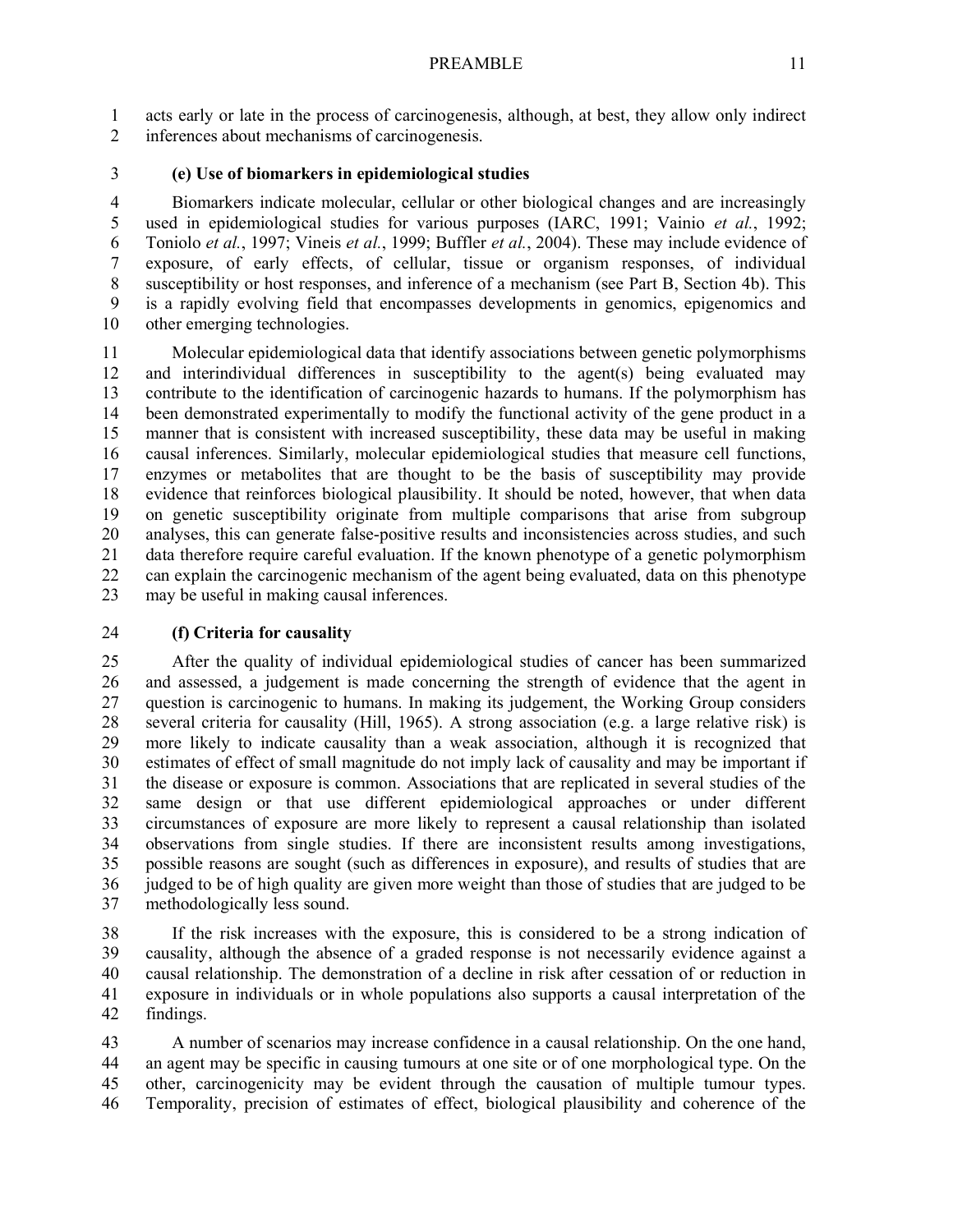overall database are considered. Data on biomarkers may be employed in an assessment of the biological plausibility of epidemiological observations.

 Although rarely available, results from randomized trials that show different rates of cancer among exposed and unexposed individuals provide particularly strong evidence for causality.

 When several epidemiological studies show little or no indication of an association between an exposure and cancer, a judgement may be made that, in the aggregate, they show evidence of lack of carcinogenicity. Such a judgement requires firstly that the studies meet, to a sufficient degree, the standards of design and analysis described above. Specifically, the possibility that bias, confounding or misclassification of exposure or outcome could explain the observed results should be considered and excluded with reasonable certainty. In addition, all studies that are judged to be methodologically sound should (a) be consistent with an estimate of effect of unity for any observed level of exposure, (b) when considered together, provide a pooled estimate of relative risk that is at or near to unity, and (c) have a narrow confidence interval, due to sufficient population size. Moreover, no individual study nor the pooled results of all the studies should show any consistent tendency that the relative risk of cancer increases with increasing level of exposure. It is important to note that evidence of lack of carcinogenicity obtained from several epidemiological studies can apply only to the type(s) of cancer studied, to the dose levels reported, and to the intervals between first exposure and disease onset observed in these studies. Experience with human cancer indicates that the period from first exposure to the development of clinical cancer is sometimes longer than 20 years; latent periods substantially shorter than 30 years cannot provide evidence for lack of carcinogenicity.

#### **3. Studies of cancer in experimental animals**

 All known human carcinogens that have been studied adequately for carcinogenicity in experimental animals have produced positive results in one or more animal species (Wilbourn *et al.*, 1986; Tomatis *et al.*, 1989). For several agents (e.g. aflatoxins, diethylstilbestrol, solar radiation, vinyl chloride), carcinogenicity in experimental animals was established or highly suspected before epidemiological studies confirmed their carcinogenicity in humans (Vainio *et al.*, 1995). Although this association cannot establish that all agents that cause cancer in experimental animals also cause cancer in humans, it is biologically plausible that agents for which there is *sufficient evidence of carcinogenicity* in experimental animals (see Part B, Section 6b) also present a carcinogenic hazard to humans. Accordingly, in the absence of additional scientific information, these agents are considered to pose a carcinogenic hazard to humans. Examples of additional scientific information are data that demonstrate that a given agent causes cancer in animals through a species-specific mechanism that does not operate in humans or data that demonstrate that the mechanism in experimental animals also operates in humans (see Part B, Section 6).

 Consideration is given to all available long-term studies of cancer in experimental animals with the agent under review (see Part A, Section 4). In all experimental settings, the nature and extent of impurities or contaminants present in the agent being evaluated are given when available. Animal species, strain (including genetic background where applicable), sex, numbers per group, age at start of treatment, route of exposure, dose levels, duration of exposure, survival and information on tumours (incidence, latency, severity or multiplicity of neoplasms or preneoplastic lesions) are reported. Those studies in experimental animals that are judged to be irrelevant to the evaluation or judged to be inadequate (e.g. too short a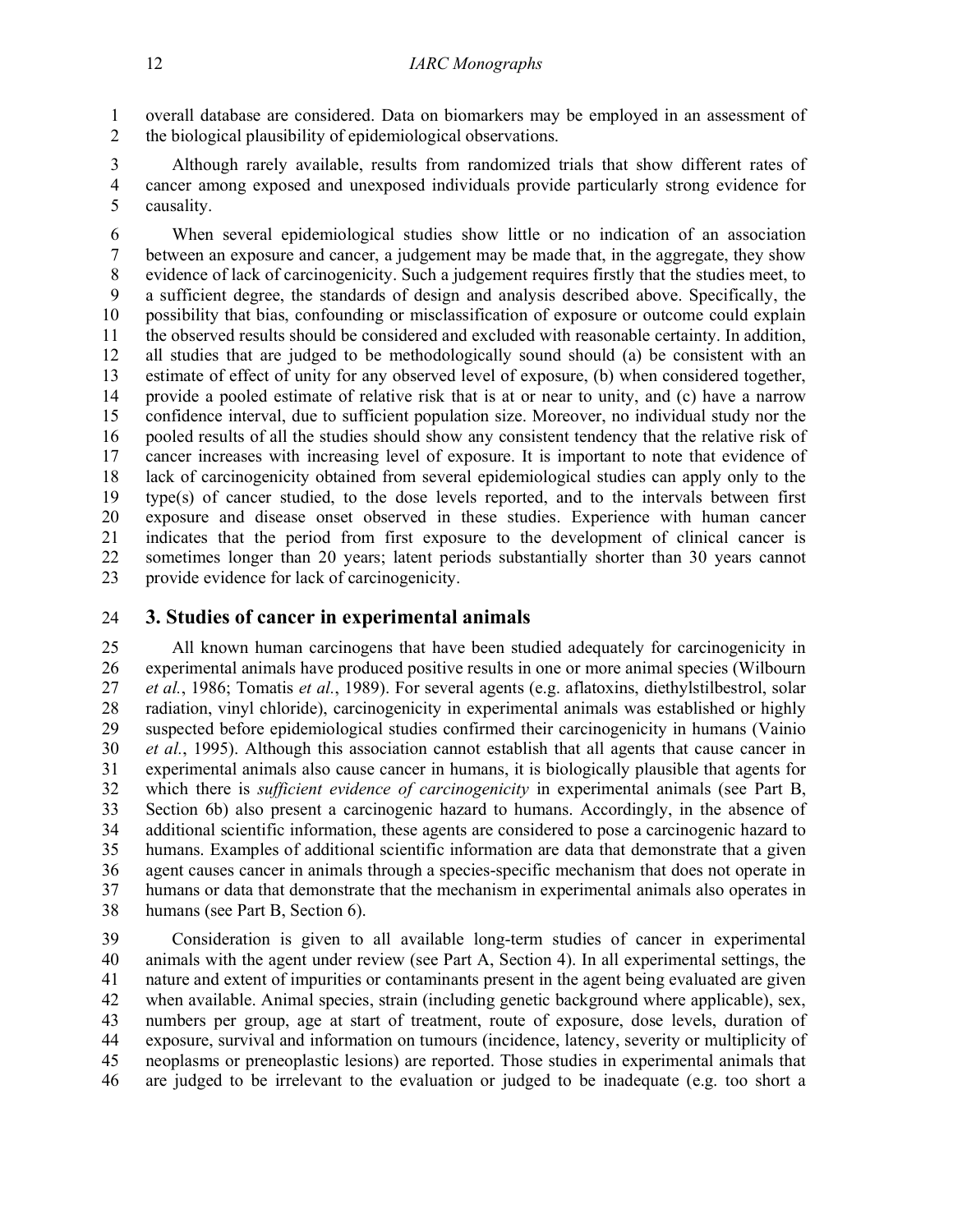duration, too few animals, poor survival; see below) may be omitted. Guidelines for 2 conducting long-term carcinogenicity experiments have been published (e.g. OECD, 2002).

 Other studies considered may include: experiments in which the agent was administered in the presence of factors that modify carcinogenic effects (e.g. initiation–promotion studies, co-carcinogenicity studies and studies in genetically modified animals); studies in which the end-point was not cancer but a defined precancerous lesion; experiments on the carcinogenicity of known metabolites and derivatives; and studies of cancer in non-laboratory animals (e.g. livestock and companion animals) exposed to the agent.

 For studies of mixtures, consideration is given to the possibility that changes in the physicochemical properties of the individual substances may occur during collection, storage, extraction, concentration and delivery. Another consideration is that chemical and toxicological interactions of components in a mixture may alter dose–response relationships. The relevance to human exposure of the test mixture administered in the animal experiment is also assessed. This may involve consideration of the following aspects of the mixture tested: (i) physical and chemical characteristics, (ii) identified constituents that may indicate the presence of a class of substances and (iii) the results of genetic toxicity and related tests.

 The relevance of results obtained with an agent that is analogous (e.g. similar in structure 18 or of a similar virus genus) to that being evaluated is also considered. Such results may<br>19 provide biological and mechanistic information that is relevant to the understanding of the provide biological and mechanistic information that is relevant to the understanding of the process of carcinogenesis in humans and may strengthen the biological plausibility that the agent being evaluated is carcinogenic to humans (see Part B, Section 2f).

## **(a) Qualitative aspects**

 An assessment of carcinogenicity involves several considerations of qualitative importance, including (i) the experimental conditions under which the test was performed, including route, schedule and duration of exposure, species, strain (including genetic 26 background where applicable), sex, age and duration of follow-up; (ii) the consistency of the results, for example, across species and target organ(s); (iii) the spectrum of neoplastic results, for example, across species and target organ(s); (iii) the spectrum of neoplastic response, from preneoplastic lesions and benign tumours to malignant neoplasms; and (iv) the possible role of modifying factors.

 Considerations of importance in the interpretation and evaluation of a particular study include: (i) how clearly the agent was defined and, in the case of mixtures, how adequately the sample characterization was reported; (ii) whether the dose was monitored adequately, particularly in inhalation experiments; (iii) whether the doses, duration of treatment and route of exposure were appropriate; (iv) whether the survival of treated animals was similar to that of controls; (v) whether there were adequate numbers of animals per group; (vi) whether both male and female animals were used; (vii) whether animals were allocated randomly to groups; (viii) whether the duration of observation was adequate; and (ix) whether the data were reported and analysed adequately.

 When benign tumours (a) occur together with and originate from the same cell type as malignant tumours in an organ or tissue in a particular study and (b) appear to represent a stage in the progression to malignancy, they are usually combined in the assessment of tumour incidence (Huff *et al.*, 1989). The occurrence of lesions presumed to be preneoplastic may in certain instances aid in assessing the biological plausibility of any neoplastic response observed. If an agent induces only benign neoplasms that appear to be end-points that do not readily undergo transition to malignancy, the agent should nevertheless be suspected of being carcinogenic and requires further investigation.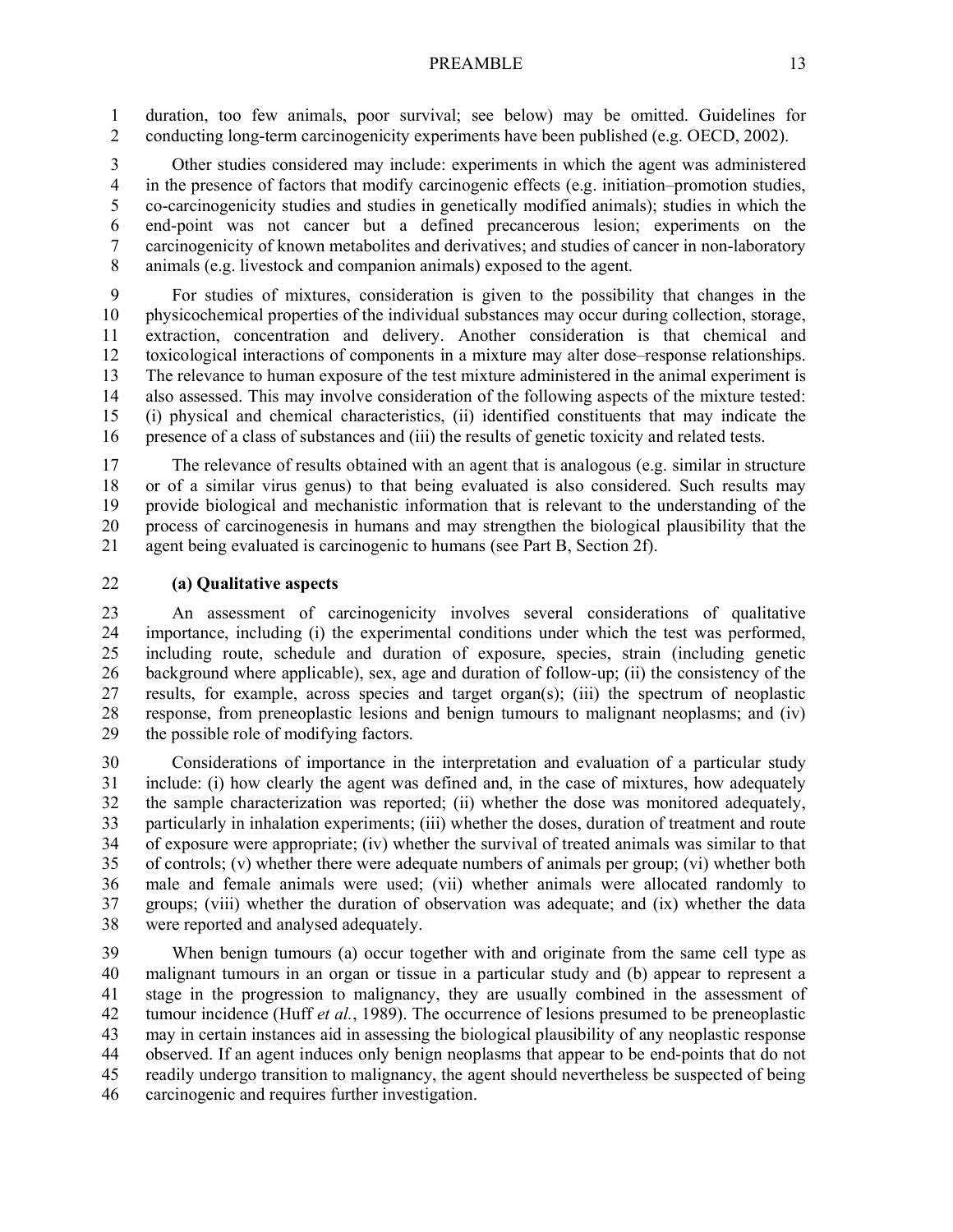## **(b) Quantitative aspects**

 The probability that tumours will occur may depend on the species, sex, strain, genetic background and age of the animal, and on the dose, route, timing and duration of the exposure. Evidence of an increased incidence of neoplasms with increasing levels of exposure strengthens the inference of a causal association between the exposure and the development of neoplasms.

 The form of the dose–response relationship can vary widely, depending on the particular agent under study and the target organ. Mechanisms such as induction of DNA damage or inhibition of repair, altered cell division and cell death rates and changes in intercellular communication are important determinants of dose–response relationships for some carcinogens. Since many chemicals require metabolic activation before being converted to their reactive intermediates, both metabolic and toxicokinetic aspects are important in determining the dose–response pattern. Saturation of steps such as absorption, activation, inactivation and elimination may produce non-linearity in the dose–response relationship (Hoel *et al.*, 1983; Gart *et al.*, 1986), as could saturation of processes such as DNA repair. The dose–response relationship can also be affected by differences in survival among the treatment groups.

## **(c) Statistical analyses**

 Factors considered include the adequacy of the information given for each treatment group: (i) number of animals studied and number examined histologically, (ii) number of animals with a given tumour type and (iii) length of survival. The statistical methods used should be clearly stated and should be the generally accepted techniques refined for this purpose (Peto *et al.*, 1980; Gart *et al.*, 1986; Portier & Bailer, 1989; Bieler & Williams, 1993). The choice of the most appropriate statistical method requires consideration of whether or not there are differences in survival among the treatment groups; for example, reduced survival because of non-tumour-related mortality can preclude the occurrence of tumours later in life. When detailed information on survival is not available, comparisons of the proportions of tumour-bearing animals among the effective number of animals (alive at the time the first tumour was discovered) can be useful when significant differences in survival occur before tumours appear. The lethality of the tumour also requires consideration: for rapidly fatal tumours, the time of death provides an indication of the time of tumour onset and can be assessed using life-table methods; non-fatal or incidental tumours that do not affect survival can be assessed using methods such as the Mantel-Haenzel test for changes in tumour prevalence. Because tumour lethality is often difficult to determine, methods such as the Poly-K test that do not require such information can also be used. When results are available on the number and size of tumours seen in experimental animals (e.g. papillomas on mouse skin, liver tumours observed through nuclear magnetic resonance tomography), other more complicated statistical procedures may be needed (Sherman *et al.*, 1994; Dunson *et al.*, 2003).

 Formal statistical methods have been developed to incorporate historical control data into the analysis of data from a given experiment. These methods assign an appropriate weight to historical and concurrent controls on the basis of the extent of between-study and within- study variability: less weight is given to historical controls when they show a high degree of variability, and greater weight when they show little variability. It is generally not appropriate to discount a tumour response that is significantly increased compared with concurrent controls by arguing that it falls within the range of historical controls, particularly when historical controls show high between-study variability and are, thus, of little relevance to the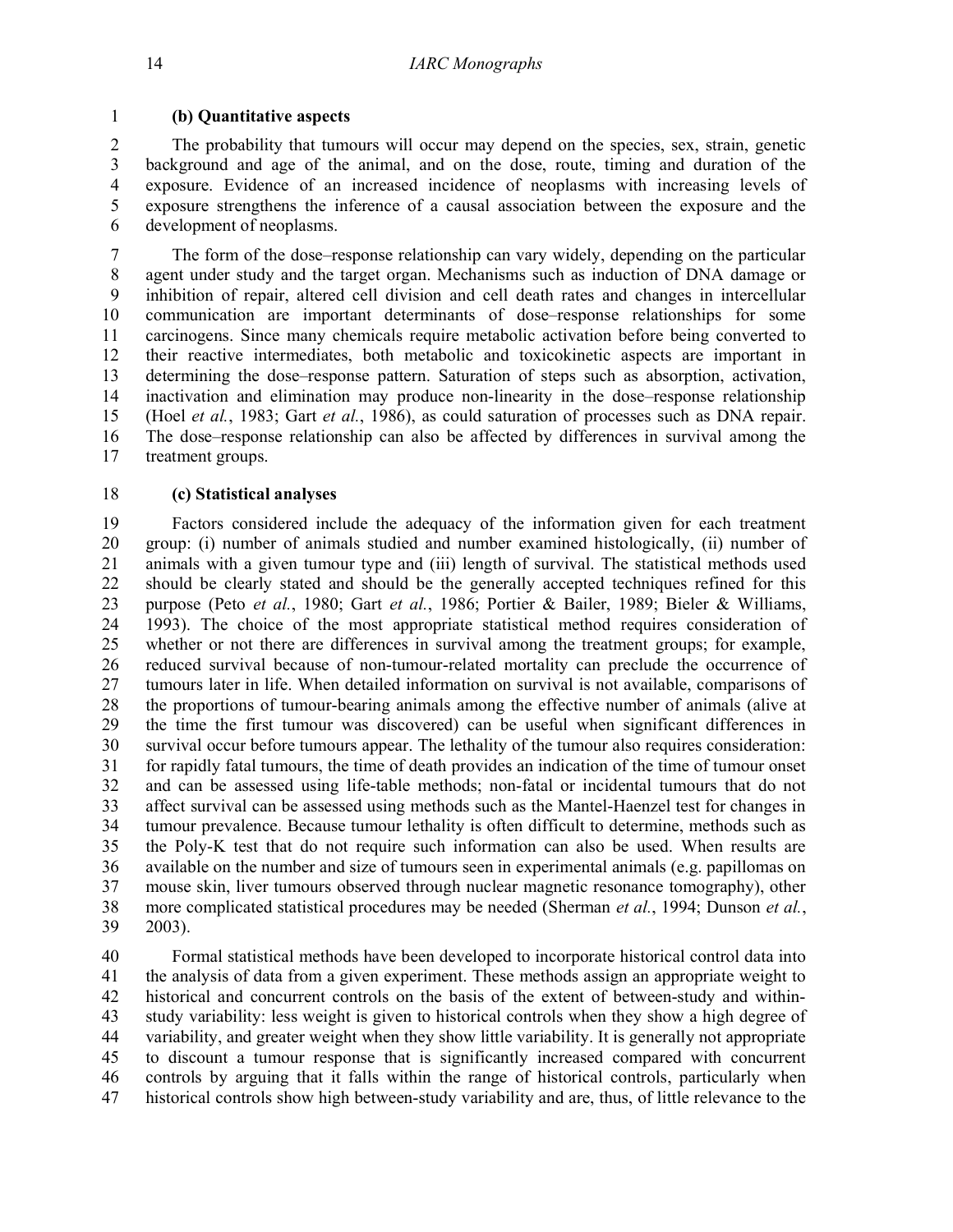current experiment. In analysing results for uncommon tumours, however, the analysis may be improved by considering historical control data, particularly when between-study variability is low. Historical controls should be selected to resemble the concurrent controls as closely as possible with respect to species, gender and strain, as well as other factors such as basal diet and general laboratory environment, which may affect tumour-response rates in control animals (Haseman *et al.*, 1984; Fung *et al.*, 1996; Greim *et al.*, 2003).

 Although meta-analyses and combined analyses are conducted less frequently for animal experiments than for epidemiological studies due to differences in animal strains, they can be useful aids in interpreting animal data when the experimental protocols are sufficiently similar.

## **4. Mechanistic and other relevant data**

 Mechanistic and other relevant data may provide evidence of carcinogenicity and also help in assessing the relevance and importance of findings of cancer in animals and in humans. The nature of the mechanistic and other relevant data depends on the biological activity of the agent being considered. The Working Group considers representative studies to give a concise description of the relevant data and issues that they consider to be important; thus, not every available study is cited. Relevant topics may include toxicokinetics, mechanisms of carcinogenesis, susceptible individuals, populations and life- stages, other relevant data and other adverse effects. When data on biomarkers are informative about the mechanisms of carcinogenesis, they are included in this section.

 These topics are not mutually exclusive; thus, the same studies may be discussed in more than one subsection. For example, a mutation in a gene that codes for an enzyme that metabolizes the agent under study could be discussed in the subsections on toxicokinetics, mechanisms and individual susceptibility if it also exists as an inherited polymorphism.

#### **(a) Toxicokinetic data**

 Toxicokinetics refers to the absorption, distribution, metabolism and elimination of agents in humans, experimental animals and, where relevant, cellular systems. Examples of kinetic factors that may affect dose–response relationships include uptake, deposition, biopersistence and half-life in tissues, protein binding, metabolic activation and detoxification. Studies that indicate the metabolic fate of the agent in humans and in experimental animals are summarized briefly, and comparisons of data from humans and animals are made when possible. Comparative information on the relationship between exposure and the dose that reaches the target site may be important for the extrapolation of hazards between species and in clarifying the role of in-vitro findings.

#### **(b) Data on mechanisms of carcinogenesis**

 To provide focus, the Working Group attempts to identify the possible mechanisms by which the agent may increase the risk of cancer. For each possible mechanism, a representative selection of key data from humans and experimental systems is summarized. Attention is given to gaps in the data and to data that suggests that more than one mechanism may be operating. The relevance of the mechanism to humans is discussed, in particular, when mechanistic data are derived from experimental model systems. Changes in the affected organs, tissues or cells can be divided into three non-exclusive levels as described below.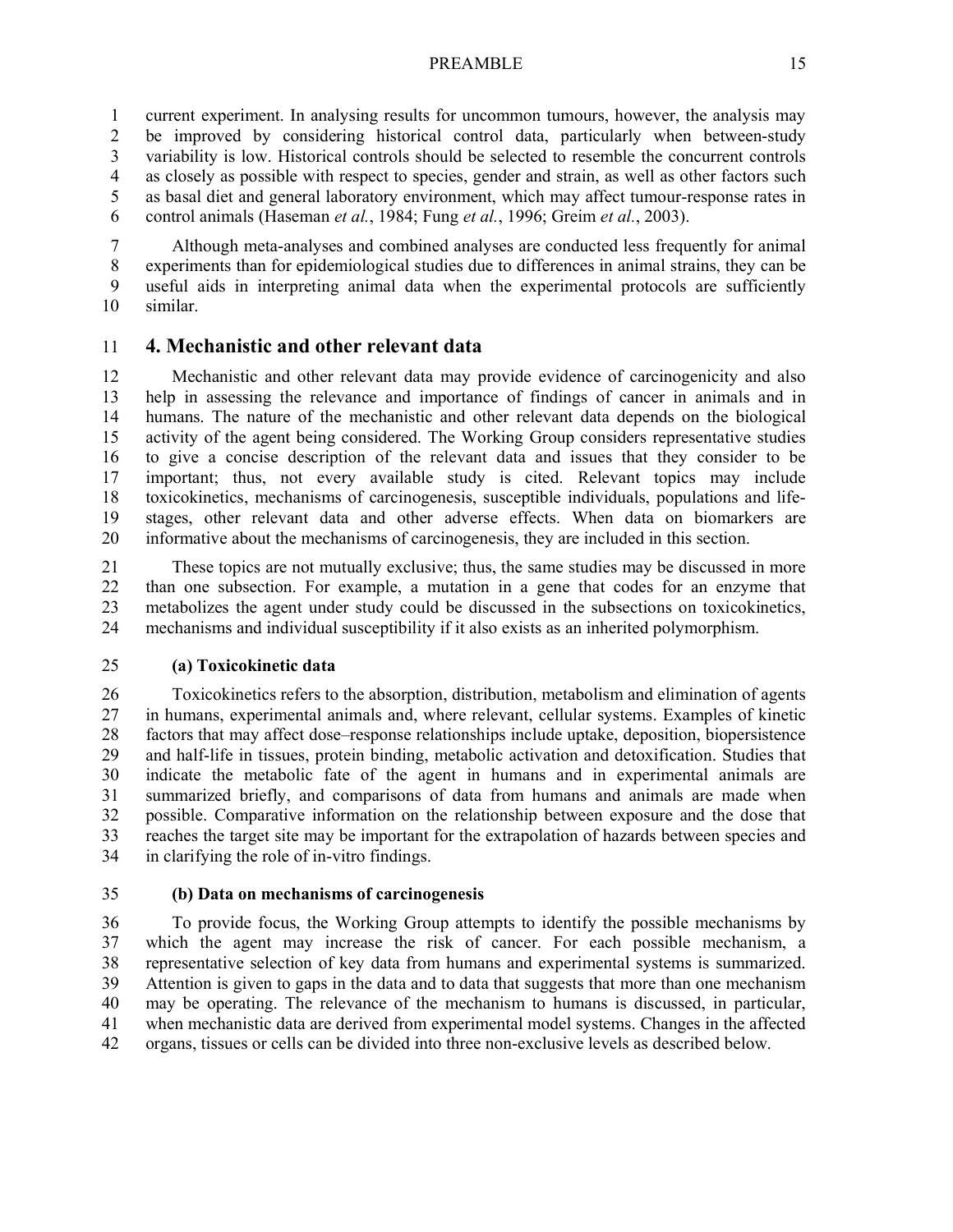(i) Changes in physiology

2 Physiological changes refer to exposure-related modifications to the physiology<br>3 and/or response of cells, tissues and organs. Examples of potentially adverse and/or response of cells, tissues and organs. Examples of potentially adverse physiological changes include mitogenesis, compensatory cell division, escape from apoptosis and/or senescence, presence of inflammation, hyperplasia, metaplasia and/or preneoplasia, angiogenesis, alterations in cellular adhesion, changes in steroidal hormones and changes in immune surveillance.

(ii) Functional changes at the cellular level

 Functional changes refer to exposure-related alterations in the signalling pathways used by cells to manage critical processes that are related to increased risk for cancer. Examples of functional changes include modified activities of enzymes involved in the metabolism of xenobiotics, alterations in the expression of key genes that regulate DNA repair, alterations in cyclin-dependent kinases that govern cell cycle progression, changes in the patterns of post-translational modifications of proteins, changes in regulatory factors that alter apoptotic rates, changes in the secretion of factors related to the stimulation of DNA replication and transcription and changes in gap–junction-mediated intercellular communication.

(iii) Changes at the molecular level

 Molecular changes refer to exposure-related changes in key cellular structures at the molecular level, including, in particular, genotoxicity. Examples of molecular changes include formation of DNA adducts and DNA strand breaks, mutations in genes, chromosomal aberrations, aneuploidy and changes in DNA methylation patterns. Greater emphasis is given to irreversible effects.

 The use of mechanistic data in the identification of a carcinogenic hazard is specific to the mechanism being addressed and is not readily described for every possible level and mechanism discussed above.

 Genotoxicity data are discussed here to illustrate the key issues involved in the evaluation of mechanistic data.

29 Tests for genetic and related effects are described in view of the relevance of gene<br>30 mutation and chromosomal aberration/aneuploidy to carcinogenesis (Vainio *et al.*, mutation and chromosomal aberration/aneuploidy to carcinogenesis (Vainio *et al*., 1992; McGregor *et al*., 1999). The adequacy of the reporting of sample characterization is considered and, when necessary, commented upon; with regard to complex mixtures, such comments are similar to those described for animal carcinogenicity tests. The available data are interpreted critically according to the end- points detected, which may include DNA damage, gene mutation, sister chromatid exchange, micronucleus formation, chromosomal aberrations and aneuploidy. The concentrations employed are given, and mention is made of whether the use of an exogenous metabolic system *in vitro* affected the test result. These data are listed in tabular form by phylogenetic classification.

 Positive results in tests using prokaryotes, lower eukaryotes, insects, plants and cultured mammalian cells suggest that genetic and related effects could occur in mammals. Results from such tests may also give information on the types of genetic effect produced and on the involvement of metabolic activation. Some end-points described are clearly genetic in nature (e.g. gene mutations), while others are associated with genetic effects (e.g. unscheduled DNA synthesis). In-vitro tests for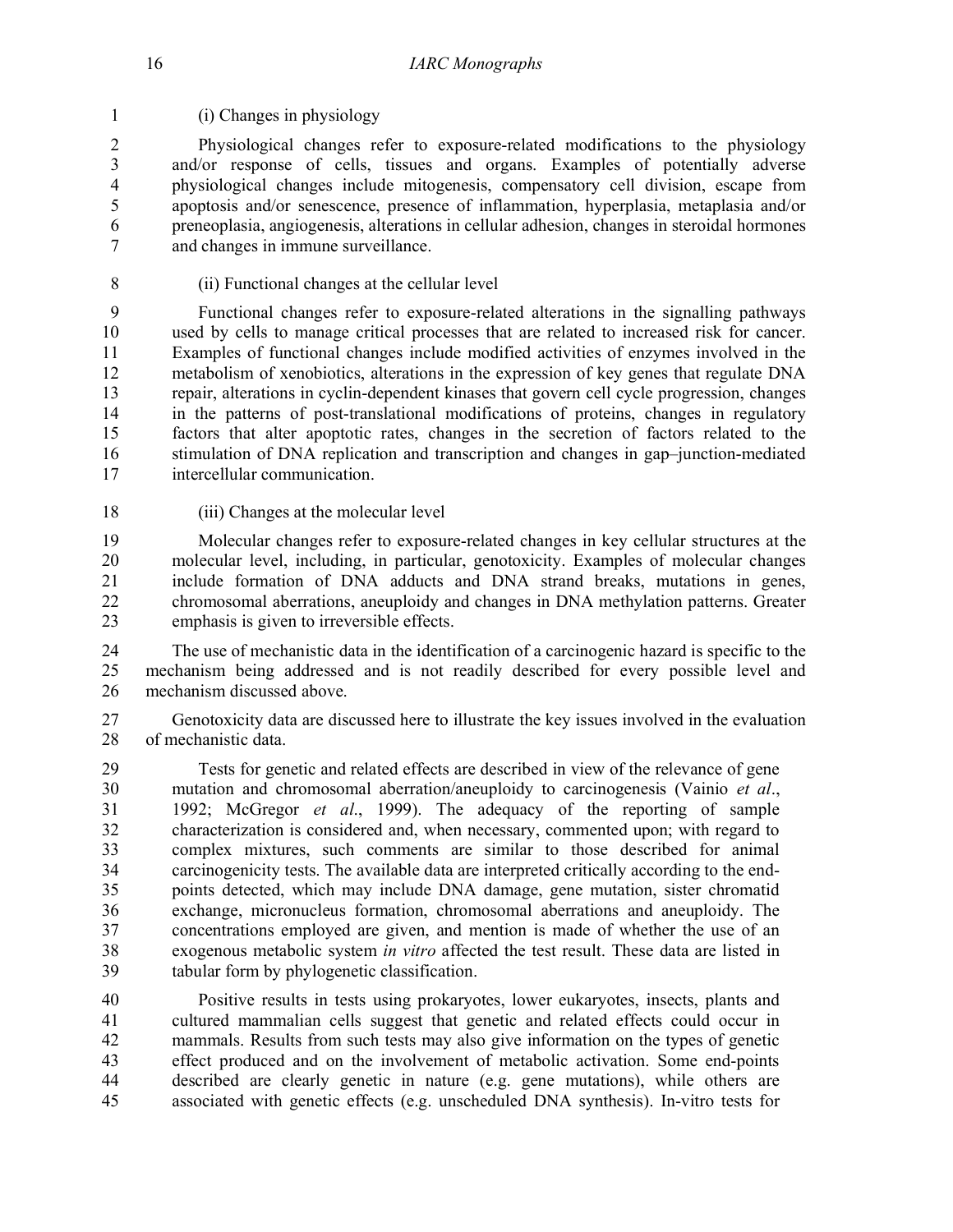tumour promotion, cell transformation and gap–junction intercellular communication 2 may be sensitive to changes that are not necessarily the result of genetic alterations but that may have specific relevance to the process of carcinogenesis. Critical appraisals of these tests have been published (Montesano *et al*., 1986; McGregor *et al*., 1999).

 Genetic or other activity manifest in humans and experimental mammals is regarded to be of greater relevance than that in other organisms. The demonstration that an agent can induce gene and chromosomal mutations in mammals *in vivo*  indicates that it may have carcinogenic activity. Negative results in tests for mutagenicity in selected tissues from animals treated *in vivo* provide less weight, partly because they do not exclude the possibility of an effect in tissues other than those examined. Moreover, negative results in short-term tests with genetic end-points cannot be considered to provide evidence that rules out the carcinogenicity of agents that act through other mechanisms (e.g. receptor-mediated effects, cellular toxicity with regenerative cell division, peroxisome proliferation) (Vainio *et al*., 1992). Factors that may give misleading results in short-term tests have been discussed in detail elsewhere (Montesano *et al*., 1986; McGregor *et al*., 1999).

 When there is evidence that an agent acts by a specific mechanism that does not involve genotoxicity (e.g. hormonal dysregulation, immune suppression, and formation of calculi and other deposits that cause chronic irritation), that evidence is presented and reviewed critically in the context of rigorous criteria for the operation of that mechanism in carcinogenesis (e.g. Capen *et al.*, 1999).

 For biological agents such as viruses, bacteria and parasites, other data relevant to carcinogenicity may include descriptions of the pathology of infection, integration and expression of viruses, and genetic alterations seen in human tumours. Other observations that might comprise cellular and tissue responses to infection, immune response and the presence of tumour markers are also considered.

 For physical agents that are forms of radiation, other data relevant to carcinogenicity may include descriptions of damaging effects at the physiological, cellular and molecular level, as for chemical agents, and descriptions of how these effects occur. 'Physical agents' may also be considered to comprise foreign bodies, such as surgical implants of various kinds, and poorly soluble fibres, dusts and particles of various sizes, the pathogenic effects of which are a result of their physical presence in tissues or body cavities. Other relevant data for such materials may include characterization of cellular, tissue and physiological reactions to these materials and descriptions of pathological conditions other than neoplasia with which they may be associated.

#### **(c) Other data relevant to mechanisms**

 A description is provided of any structure–activity relationships that may be relevant to an evaluation of the carcinogenicity of an agent, the toxicological implications of the physical and chemical properties, and any other data relevant to the evaluation that are not included elsewhere.

 High-output data, such as those derived from gene expression microarrays, and high- throughput data, such as those that result from testing hundreds of agents for a single end- point, pose a unique problem for the use of mechanistic data in the evaluation of a carcinogenic hazard. In the case of high-output data, there is the possibility to overinterpret changes in individual end-points (e.g. changes in expression in one gene) without considering the consistency of that finding in the broader context of the other end-points (e.g. other genes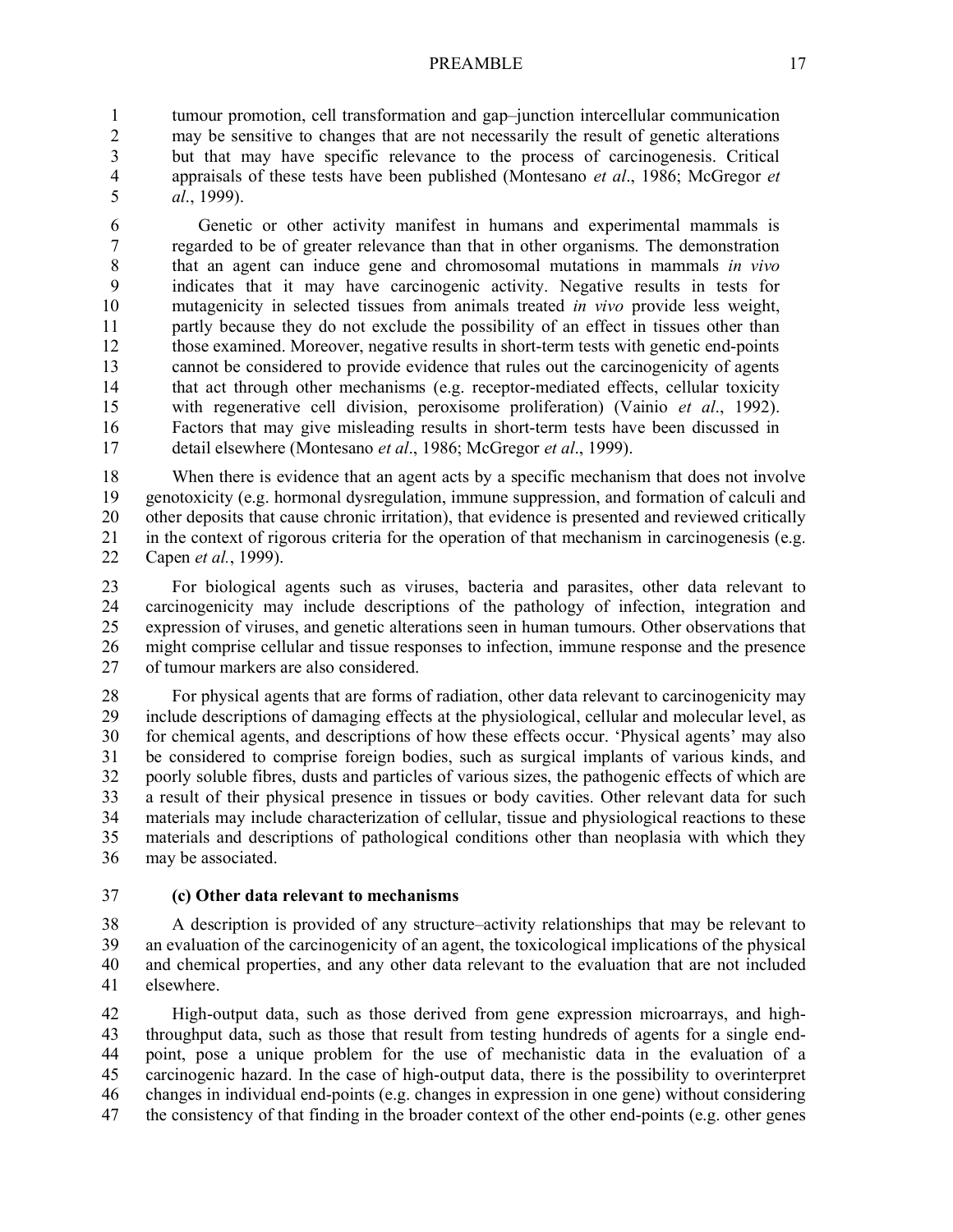with linked transcriptional control). High-output data can be used in assessing mechanisms, but all end-points measured in a single experiment need to be considered in the proper context. For high-throughput data, where the number of observations far exceeds the number of end-points measured, their utility for identifying common mechanisms across multiple agents is enhanced. These data can be used to identify mechanisms that not only seem plausible, but also have a consistent pattern of carcinogenic response across entire classes of related compounds.

## **(d) Susceptibility data**

 Individuals, populations and life-stages may have greater or lesser susceptibility to an agent, based on toxicokinetics, mechanisms of carcinogenesis and other factors. Examples of host and genetic factors that affect individual susceptibility include sex, genetic polymorphisms of genes involved in the metabolism of the agent under evaluation, differences in metabolic capacity due to life-stage or the presence of disease, differences in DNA repair capacity, competition for or alteration of metabolic capacity by medications or other chemical exposures, pre-existing hormonal imbalance that is exacerbated by a chemical exposure, a suppressed immune system, periods of higher-than-usual tissue growth or regeneration and genetic polymorphisms that lead to differences in behaviour (e.g. addiction). 18 Such data can substantially increase the strength of the evidence from epidemiological data<br>19 and enhance the linkage of in-vivo and in-vitro laboratory studies to humans. and enhance the linkage of in-vivo and in-vitro laboratory studies to humans.

#### **(e) Data on other adverse effects**

 Data on acute, subchronic and chronic adverse effects relevant to the cancer evaluation are summarized. Adverse effects that confirm distribution and biological effects at the sites of tumour development, or alterations in physiology that could lead to tumour development, are emphasized. Effects on reproduction, embryonic and fetal survival and development are summarized briefly. The adequacy of epidemiological studies of reproductive outcome and 26 genetic and related effects in humans is judged by the same criteria as those applied to epidemiological studies of cancer, but fewer details are given. epidemiological studies of cancer, but fewer details are given.

## **5. Summary**

 This section is a summary of data presented in the preceding sections. Summaries can be found on the *Monographs* programme website (http://monographs.iarc.fr).

## **(a) Exposure data**

 Data are summarized, as appropriate, on the basis of elements such as production, use, occurrence and exposure levels in the workplace and environment and measurements in human tissues and body fluids. Quantitative data and time trends are given to compare exposures in different occupations and environmental settings. Exposure to biological agents is described in terms of transmission, prevalence and persistence of infection.

## **(b) Cancer in humans**

 Results of epidemiological studies pertinent to an assessment of human carcinogenicity are summarized. When relevant, case reports and correlation studies are also summarized. The target organ(s) or tissue(s) in which an increase in cancer was observed is identified. Dose–response and other quantitative data may be summarized when available.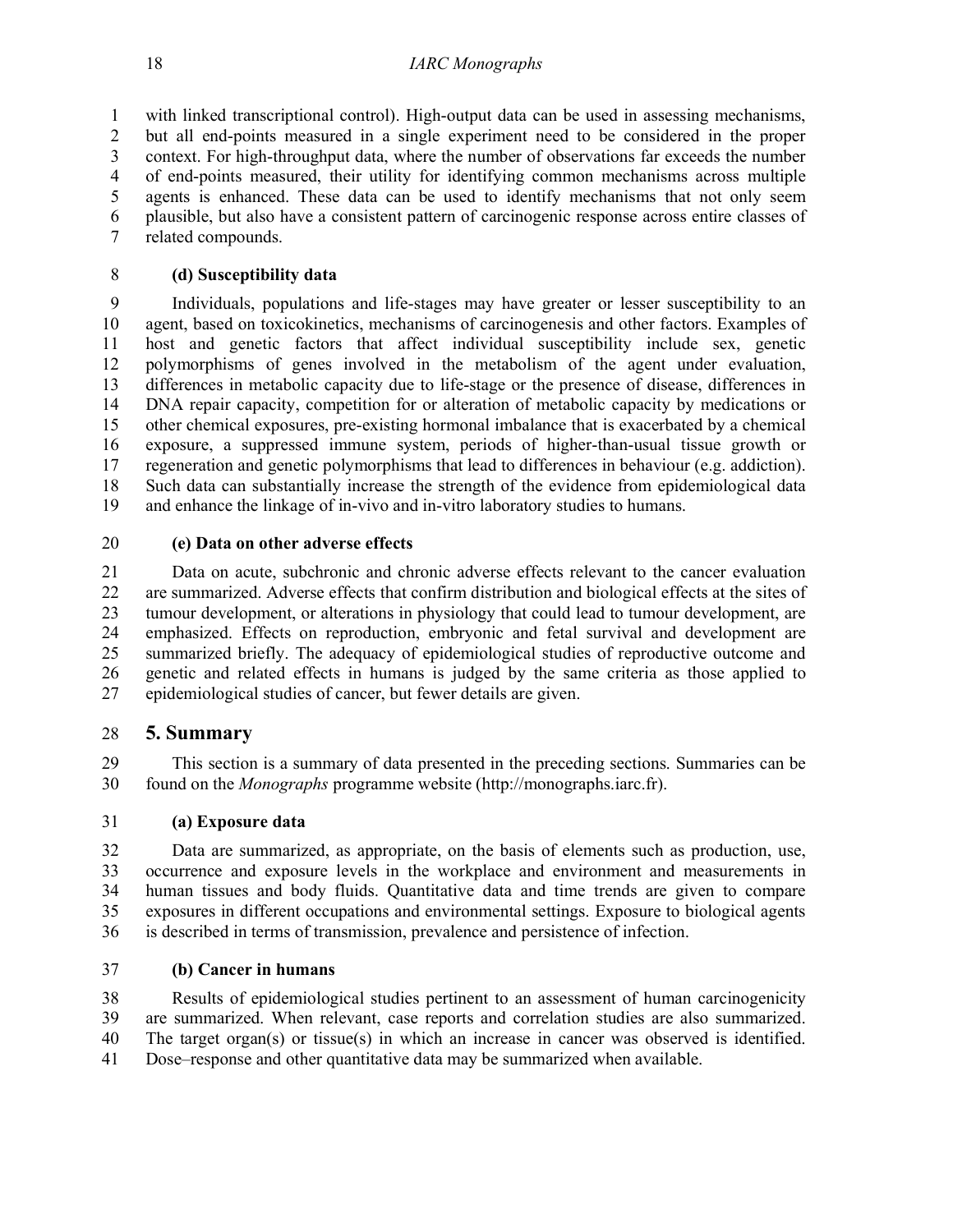## **(c) Cancer in experimental animals**

 Data relevant to an evaluation of carcinogenicity in animals are summarized. For each animal species, study design and route of administration, it is stated whether an increased incidence, reduced latency, or increased severity or multiplicity of neoplasms or preneoplastic lesions were observed, and the tumour sites are indicated. If the agent produced tumours after prenatal exposure or in single-dose experiments, this is also mentioned. Negative findings, inverse relationships, dose–response and other quantitative data are also summarized.

## **(d) Mechanistic and other relevant data**

 Data relevant to the toxicokinetics (absorption, distribution, metabolism, elimination) and the possible mechanism(s) of carcinogenesis (e.g. genetic toxicity, epigenetic effects) are summarized. In addition, information on susceptible individuals, populations and life-stages is summarized. This section also reports on other toxic effects, including reproductive and developmental effects, as well as additional relevant data that are considered to be important.

## **6. Evaluation and rationale**

 Evaluations of the strength of the evidence for carcinogenicity arising from human and experimental animal data are made, using standard terms. The strength of the mechanistic evidence is also characterized.

 It is recognized that the criteria for these evaluations, described below, cannot encompass all of the factors that may be relevant to an evaluation of carcinogenicity. In considering all of the relevant scientific data, the Working Group may assign the agent to a higher or lower category than a strict interpretation of these criteria would indicate.

 These categories refer only to the strength of the evidence that an exposure is carcinogenic and not to the extent of its carcinogenic activity (potency). A classification may change as new information becomes available.

 An evaluation of the degree of evidence is limited to the materials tested, as defined physically, chemically or biologically. When the agents evaluated are considered by the Working Group to be sufficiently closely related, they may be grouped together for the purpose of a single evaluation of the degree of evidence.

## **(a) Carcinogenicity in humans**

 The evidence relevant to carcinogenicity from studies in humans is classified into one of the following categories:

 *Sufficient evidence of carcinogenicity***:** The Working Group considers that a causal relationship has been established between exposure to the agent and human cancer. That is, a positive relationship has been observed between the exposure and cancer in studies in which chance, bias and confounding could be ruled out with reasonable confidence. A statement that there is *sufficient evidence* is followed by a separate sentence that identifies the target organ(s) or tissue(s) where an increased risk of cancer was observed in humans. Identification of a specific target organ or tissue does not preclude the possibility that the agent may cause cancer at other sites.

 *Limited evidence of carcinogenicity***:** A positive association has been observed between exposure to the agent and cancer for which a causal interpretation is considered by the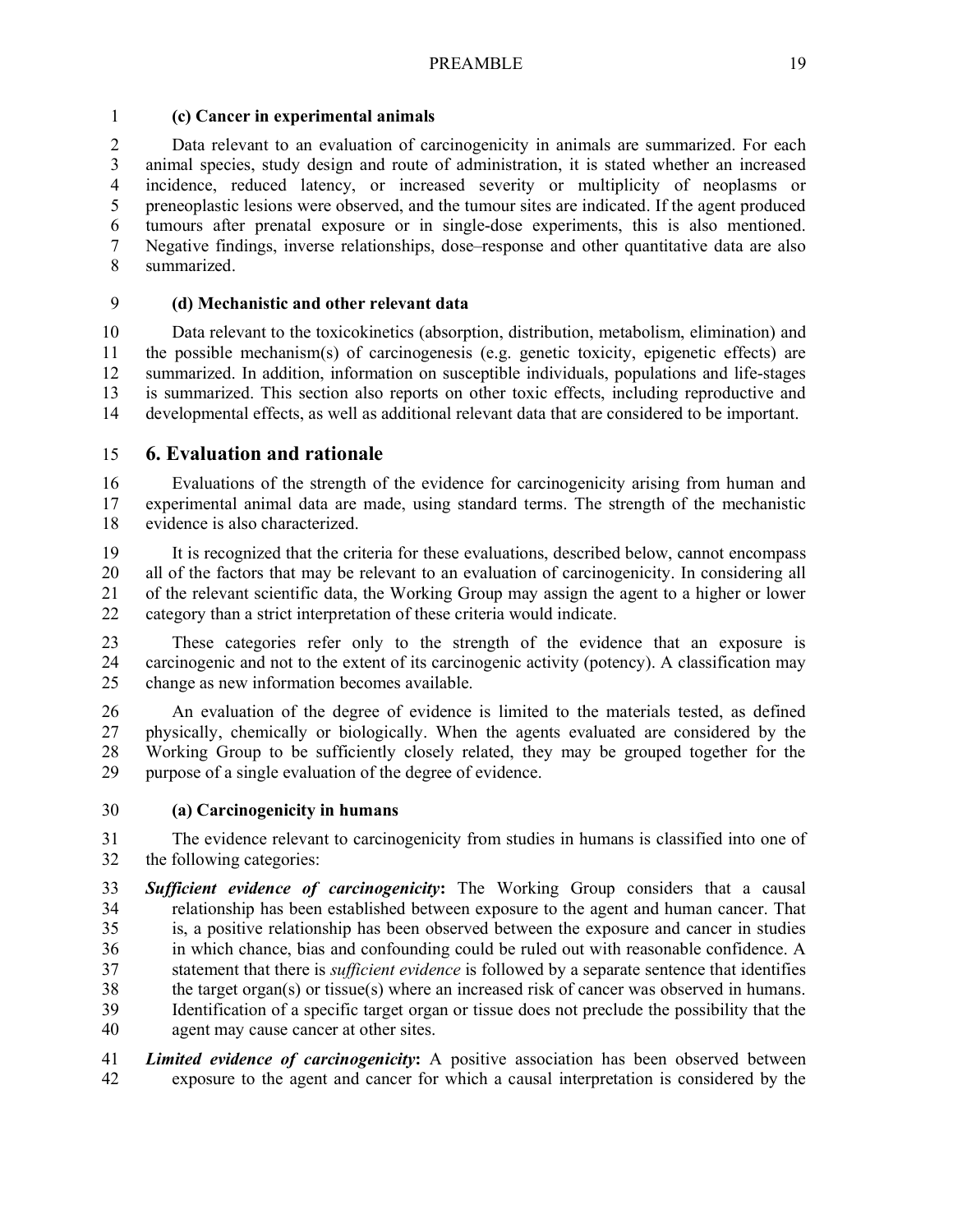Working Group to be credible, but chance, bias or confounding could not be ruled out with reasonable confidence.

- *Inadequate evidence of carcinogenicity***:** The available studies are of insufficient quality, consistency or statistical power to permit a conclusion regarding the presence or absence of a causal association between exposure and cancer, or no data on cancer in humans are available.
- *Fortiance suggesting lack of carcinogenicity*: There are several adequate studies covering the full range of levels of exposure that humans are known to encounter, which are mutually full range of levels of exposure that humans are known to encounter, which are mutually consistent in not showing a positive association between exposure to the agent and any studied cancer at any observed level of exposure. The results from these studies alone or combined should have narrow confidence intervals with an upper limit close to the null value (e.g. a relative risk of 1.0). Bias and confounding should be ruled out with reasonable confidence, and the studies should have an adequate length of follow-up. A conclusion of *evidence suggesting lack of carcinogenicity* is inevitably limited to the cancer sites, conditions and levels of exposure, and length of observation covered by the available studies. In addition, the possibility of a very small risk at the levels of exposure studied can never be excluded.

18 In some instances, the above categories may be used to classify the degree of evidence<br>19 related to carcinogenicity in specific organs or tissues. related to carcinogenicity in specific organs or tissues.

 When the available epidemiological studies pertain to a mixture, process, occupation or industry, the Working Group seeks to identify the specific agent considered most likely to be responsible for any excess risk. The evaluation is focused as narrowly as the available data on exposure and other aspects permit.

## **(b) Carcinogenicity in experimental animals**

 Carcinogenicity in experimental animals can be evaluated using conventional bioassays, bioassays that employ genetically modified animals, and other in-vivo bioassays that focus on one or more of the critical stages of carcinogenesis. In the absence of data from conventional long-term bioassays or from assays with neoplasia as the end-point, consistently positive results in several models that address several stages in the multistage process of carcinogenesis should be considered in evaluating the degree of evidence of carcinogenicity in experimental animals.

 The evidence relevant to carcinogenicity in experimental animals is classified into one of the following categories:

 *Sufficient evidence of carcinogenicity***:** The Working Group considers that a causal relationship has been established between the agent and an increased incidence of malignant neoplasms or of an appropriate combination of benign and malignant neoplasms in (a) two or more species of animals or (b) two or more independent studies in one species carried out at different times or in different laboratories or under different protocols. An increased incidence of tumours in both sexes of a single species in a well- conducted study, ideally conducted under Good Laboratory Practices, can also provide *sufficient evidence*.

 A single study in one species and sex might be considered to provide *sufficient evidence of carcinogenicity* when malignant neoplasms occur to an unusual degree with regard to incidence, site, type of tumour or age at onset, or when there are strong findings of tumours at multiple sites.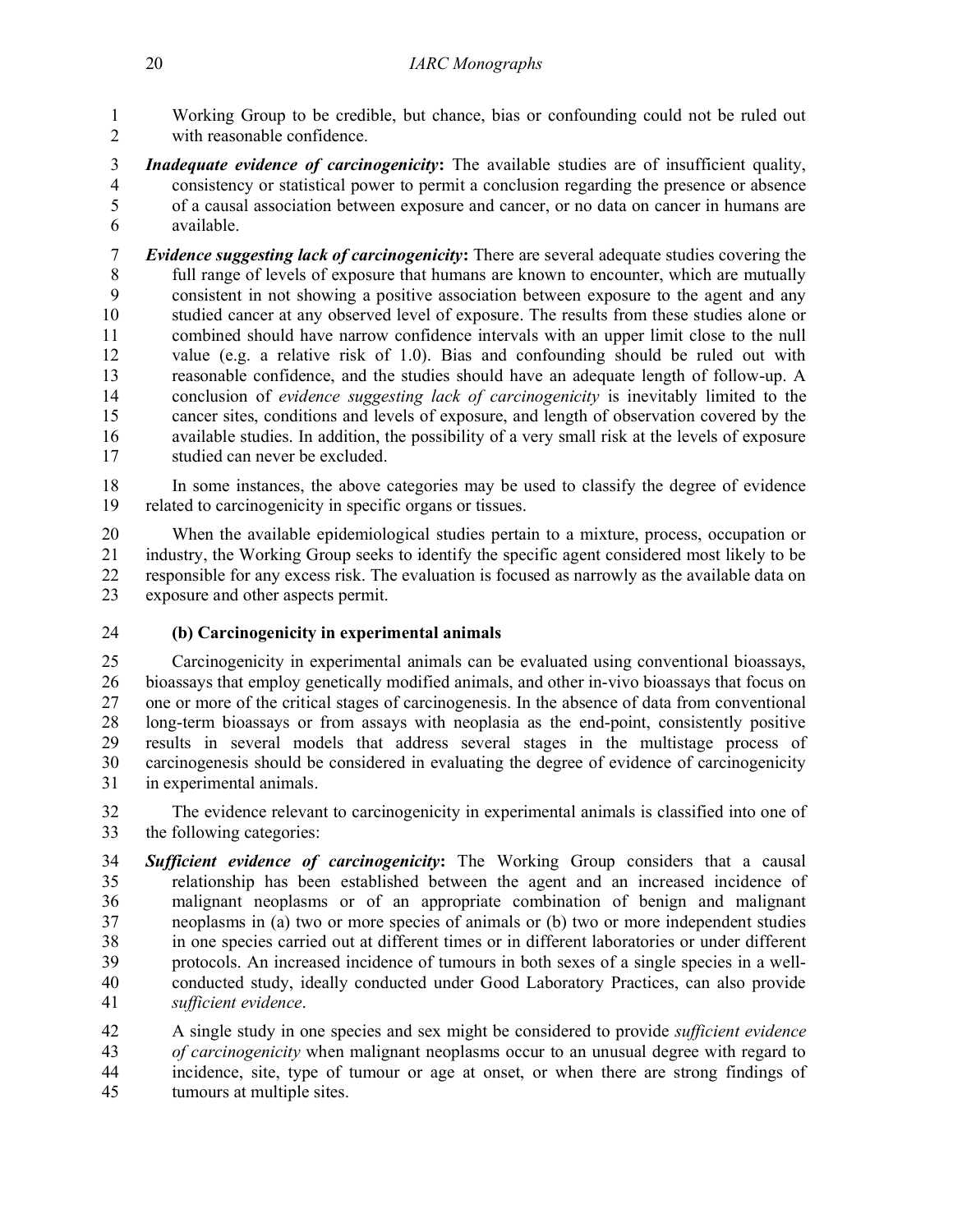*Limited evidence of carcinogenicity***:** The data suggest a carcinogenic effect but are limited for making a definitive evaluation because, e.g. (a) the evidence of carcinogenicity is restricted to a single experiment; (b) there are unresolved questions regarding the adequacy of the design, conduct or interpretation of the studies; (c) the agent increases the incidence only of benign neoplasms or lesions of uncertain neoplastic potential; or (d) the evidence of carcinogenicity is restricted to studies that demonstrate only promoting activity in a narrow range of tissues or organs.

 *Inadequate evidence of carcinogenicity***:** The studies cannot be interpreted as showing either the presence or absence of a carcinogenic effect because of major qualitative or quantitative limitations, or no data on cancer in experimental animals are available.

 *Evidence suggesting lack of carcinogenicity***:** Adequate studies involving at least two species are available which show that, within the limits of the tests used, the agent is not carcinogenic. A conclusion of *evidence suggesting lack of carcinogenicity* is inevitably limited to the species, tumour sites, age at exposure, and conditions and levels of exposure studied.

#### **(c) Mechanistic and other relevant data**

 Mechanistic and other evidence judged to be relevant to an evaluation of carcinogenicity and of sufficient importance to affect the overall evaluation is highlighted. This may include data on preneoplastic lesions, tumour pathology, genetic and related effects, structure– activity relationships, metabolism and toxicokinetics, physicochemical parameters and analogous biological agents.

 The strength of the evidence that any carcinogenic effect observed is due to a particular mechanism is evaluated, using terms such as 'weak', 'moderate' or 'strong'. The Working Group then assesses whether that particular mechanism is likely to be operative in humans. The strongest indications that a particular mechanism operates in humans derive from data on 26 humans or biological specimens obtained from exposed humans. The data may be considered<br>27 to be especially relevant if they show that the agent in question has caused changes in to be especially relevant if they show that the agent in question has caused changes in exposed humans that are on the causal pathway to carcinogenesis. Such data may, however, never become available, because it is at least conceivable that certain compounds may be kept from human use solely on the basis of evidence of their toxicity and/or carcinogenicity in experimental systems.

 The conclusion that a mechanism operates in experimental animals is strengthened by findings of consistent results in different experimental systems, by the demonstration of biological plausibility and by coherence of the overall database. Strong support can be obtained from studies that challenge the hypothesized mechanism experimentally, by demonstrating that the suppression of key mechanistic processes leads to the suppression of tumour development. The Working Group considers whether multiple mechanisms might contribute to tumour development, whether different mechanisms might operate in different dose ranges, whether separate mechanisms might operate in humans and experimental animals and whether a unique mechanism might operate in a susceptible group. The possible contribution of alternative mechanisms must be considered before concluding that tumours observed in experimental animals are not relevant to humans. An uneven level of experimental support for different mechanisms may reflect that disproportionate resources have been focused on investigating a favoured mechanism.

 For complex exposures, including occupational and industrial exposures, the chemical composition and the potential contribution of carcinogens known to be present are considered by the Working Group in its overall evaluation of human carcinogenicity. The Working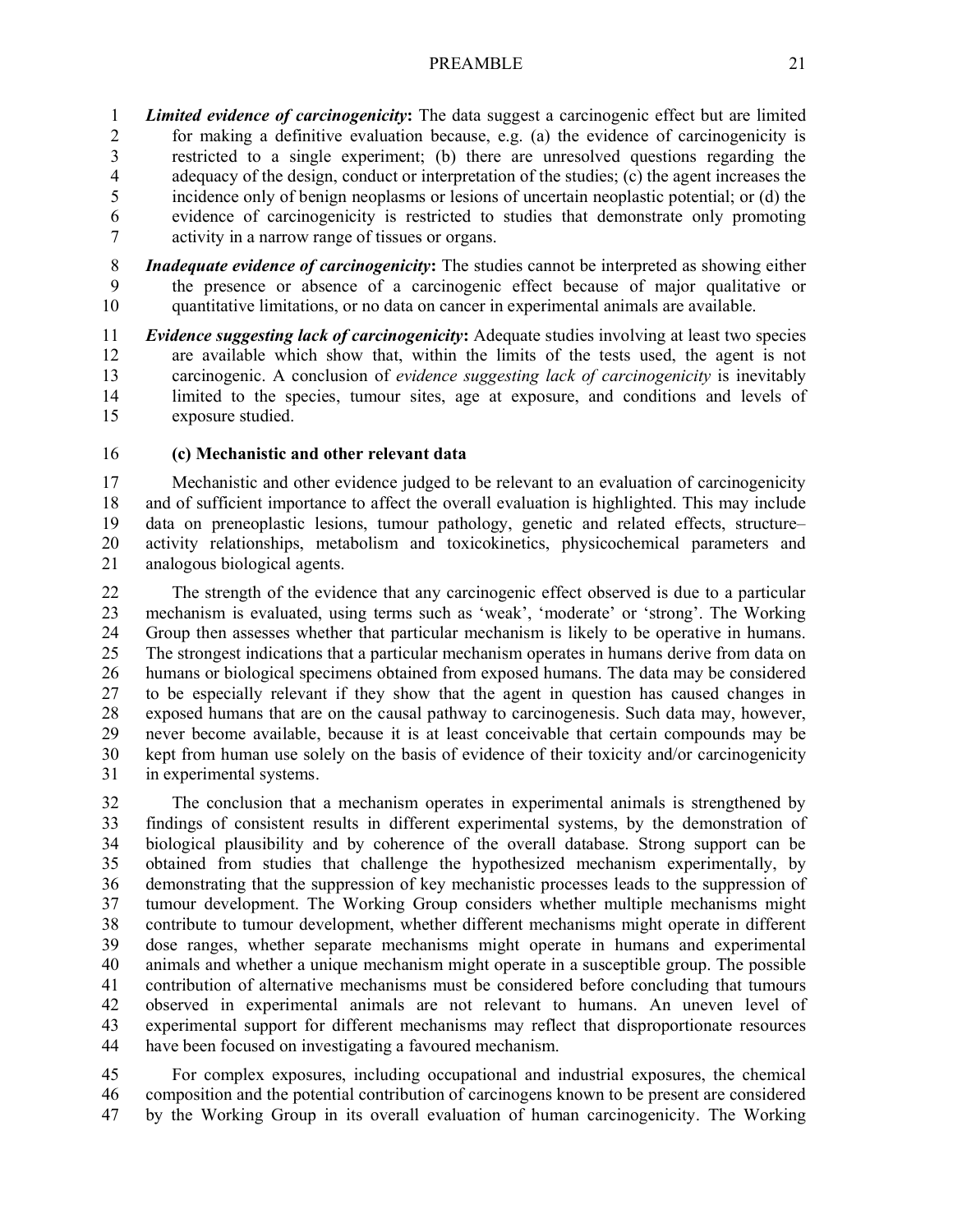Group also determines the extent to which the materials tested in experimental systems are related to those to which humans are exposed.

#### **(d) Overall evaluation**

 Finally, the body of evidence is considered as a whole, in order to reach an overall evaluation of the carcinogenicity of the agent to humans.

 An evaluation may be made for a group of agents that have been evaluated by the Working Group. In addition, when supporting data indicate that other related agents, for which there is no direct evidence of their capacity to induce cancer in humans or in animals, may also be carcinogenic, a statement describing the rationale for this conclusion is added to the evaluation narrative; an additional evaluation may be made for this broader group of agents if the strength of the evidence warrants it.

 The agent is described according to the wording of one of the following categories, and the designated group is given. The categorization of an agent is a matter of scientific judgement that reflects the strength of the evidence derived from studies in humans and in experimental animals and from mechanistic and other relevant data.

#### **Group 1: The agent is** *carcinogenic to humans***.**

 This category is used when there is *sufficient evidence of carcinogenicity* in humans. 18 Exceptionally, an agent may be placed in this category when evidence of carcinogenicity<br>19 in humans is less than *sufficient* but there is *sufficient evidence of carcinogenicity* in in humans is less than *sufficient* but there is *sufficient evidence of carcinogenicity* in experimental animals and strong evidence in exposed humans that the agent acts through a relevant mechanism of carcinogenicity.

## **Group 2.**

 This category includes agents for which, at one extreme, the degree of evidence of carcinogenicity in humans is almost *sufficient*, as well as those for which, at the other extreme, there are no human data but for which there is evidence of carcinogenicity in experimental animals. Agents are assigned to either Group 2A (*probably carcinogenic to humans*) or Group 2B (*possibly carcinogenic to humans*) on the basis of epidemiological and experimental evidence of carcinogenicity and mechanistic and other relevant data. The terms *probably carcinogenic* and *possibly carcinogenic* have no quantitative significance and are used simply as descriptors of different levels of evidence of human carcinogenicity, with *probably carcinogenic* signifying a higher level of evidence than *possibly carcinogenic*.

## **Group 2A: The agent is** *probably carcinogenic to humans***.**

 This category is used when there is *limited evidence of carcinogenicity* in humans and *sufficient evidence of carcinogenicity* in experimental animals. In some cases, an agent may be classified in this category when there is *inadequate evidence of carcinogenicity* in humans and *sufficient evidence of carcinogenicity* in experimental animals and strong evidence that the carcinogenesis is mediated by a mechanism that also operates in humans. Exceptionally, an agent may be classified in this category solely on the basis of *limited evidence of carcinogenicity* in humans. An agent may be assigned to this category if it clearly belongs, based on mechanistic considerations, to a class of agents for which one or more members have been classified in Group 1 or Group 2A.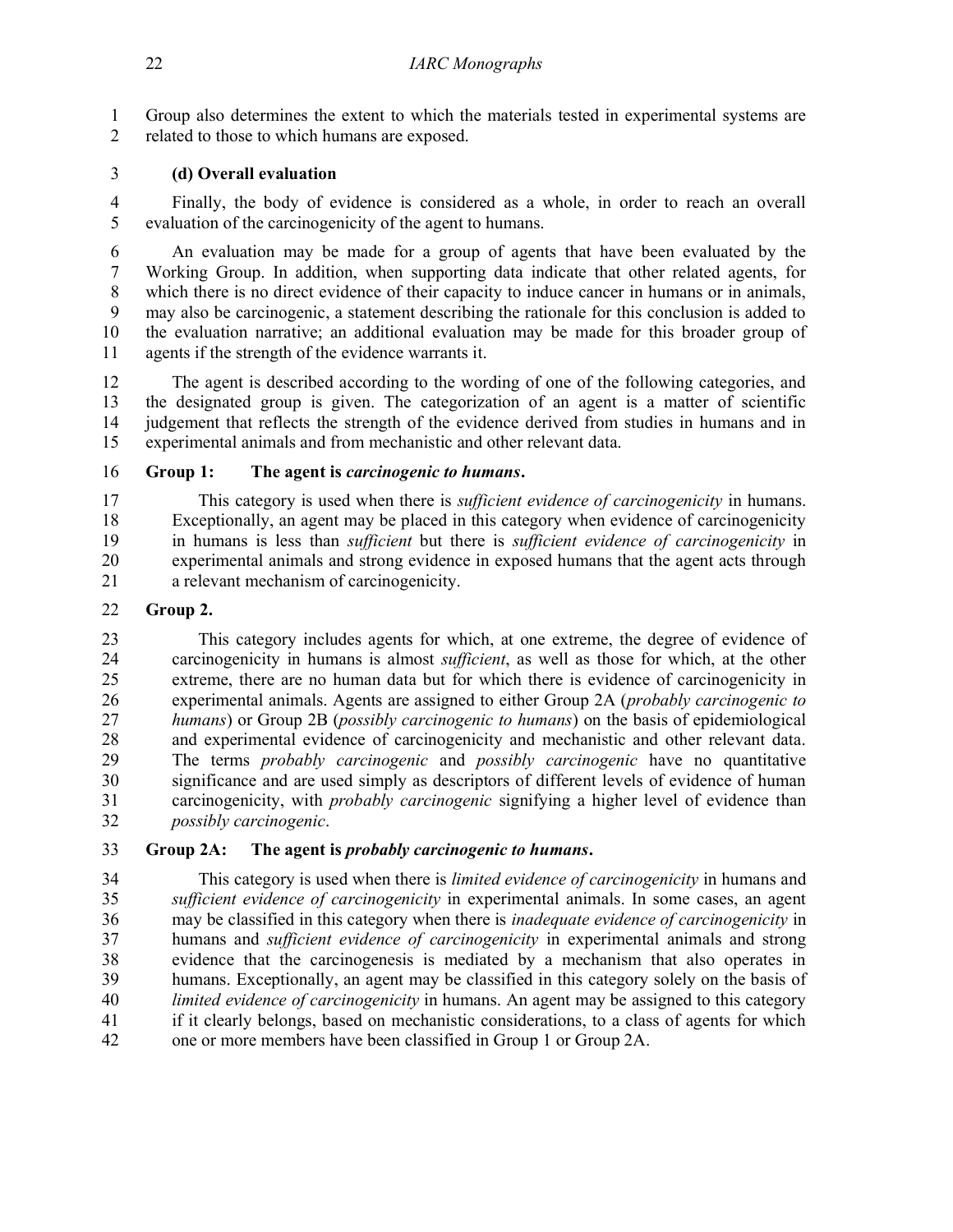## **Group 2B: The agent is** *possibly carcinogenic to humans***.**

 This category is used for agents for which there is *limited evidence of carcinogenicity* in humans and less than *sufficient evidence of carcinogenicity* in experimental animals. It may also be used when there is *inadequate evidence of carcinogenicity* in humans but there is *sufficient evidence of carcinogenicity* in experimental animals. In some instances, an agent for which there is *inadequate evidence of carcinogenicity* in humans and less than *sufficient evidence of carcinogenicity* in experimental animals together with supporting evidence from mechanistic and other relevant data may be placed in this group. An agent may be classified in this category solely on the basis of strong evidence from mechanistic and other relevant data.

## **Group 3: The agent is** *not classifiable as to its carcinogenicity to humans***.**

 This category is used most commonly for agents for which the evidence of carcinogenicity is *inadequate* in humans and *inadequate* or *limited* in experimental animals.

 Exceptionally, agents for which the evidence of carcinogenicity is *inadequate* in humans but *sufficient* in experimental animals may be placed in this category when there is strong evidence that the mechanism of carcinogenicity in experimental animals does not operate in humans.

Agents that do not fall into any other group are also placed in this category.

 An evaluation in Group 3 is not a determination of non-carcinogenicity or overall safety. It often means that further research is needed, especially when exposures are widespread or the cancer data are consistent with differing interpretations.

## **Group 4: The agent is** *probably not carcinogenic to humans***.**

 This category is used for agents for which there is *evidence suggesting lack of carcinogenicity* in humans and in experimental animals. In some instances, agents for which there is *inadequate evidence of carcinogenicity* in humans but *evidence suggesting lack of carcinogenicity* in experimental animals, consistently and strongly supported by a broad range of mechanistic and other relevant data, may be classified in this group.

## **(e) Rationale**

 The reasoning that the Working Group used to reach its evaluation is presented and discussed. This section integrates the major findings from studies of cancer in humans, studies of cancer in experimental animals, and mechanistic and other relevant data. It includes concise statements of the principal line(s) of argument that emerged, the conclusions of the Working Group on the strength of the evidence for each group of studies, citations to indicate which studies were pivotal to these conclusions, and an explanation of the reasoning of the Working Group in weighing data and making evaluations. When there are significant differences of scientific interpretation among Working Group Members, a brief summary of the alternative interpretations is provided, together with their scientific rationale and an indication of the relative degree of support for each alternative.

## **References**

41 Bieler, G.S. & Williams, R.L. (1993) Ratio estimates, the delta method, and quantal response tests for increased carcinogenicity. *Biometrics*, 49(3), 793–801 carcinogenicity. *Biometrics*, 49(3), 793–801

 Breslow, N.E. & Day, N.E. (1980) *Statistical Methods in Cancer Research*, Vol. 1, *The Analysis of Case-Control Studies* (IARC Scientific Publications No. 32), Lyon, IARC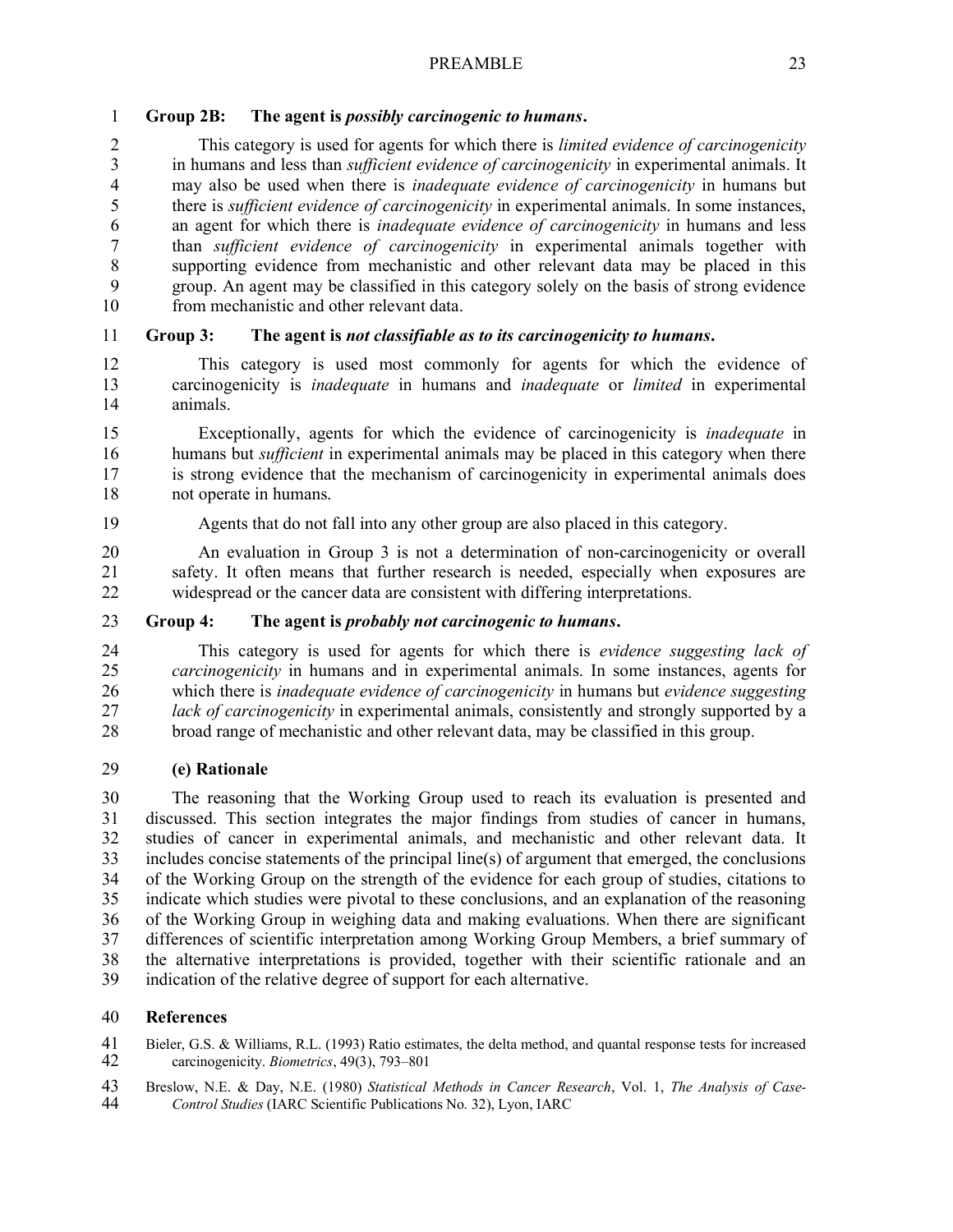- Breslow, N.E. & Day, N.E. (1987) *Statistical Methods in Cancer Research*, Vol. 2, *The Design and Analysis of Cohort Studies* (IARC Scientific Publications No. 82), Lyon, IARC
- Buffler, P., Rice, J., Baan, R., Bird, M. & Boffetta, P., eds (2004) *Mechanisms of Carcinogenesis* (IARC Scientific Publications No. 157), Lyon, IARC
- Capen, C.C., Dybing, E., Rice, J.M. & Wilbourn, J.D. (1999) *Species Differences in Thyroid, Kidney and Urinary Bladder Carcinogenesis* (IARC Scientific Publications No. 147), Lyon, IARC
- 7 Cogliano, V.J., Baan, R.A., Straif, K., Grosse, Y., Secretan, M.B., El Ghissassi, F. & Kleihues, P. (2004) The science and practice of carcinogen identification and evaluation. *Environmental Health Perspect*., 112(13), 8 science and practice of carcinogen identification and evaluation. *Environmental Health Perspect.*, 112(13), <br>9 1269–1274 1269–1274
- Cogliano, V., Baan, R., Straif, K., Grosse, Y., Secretan, B., El Ghissassi, F. & Boyle, P. (2005) Transparency in IARC Monographs. *Lancet Oncol.*, 6(10), 747
- 12 Dunson, D.B., Chen, Z. & Harry, J. (2003) A Bayesian approach for joint modeling of cluster size and subunit-<br>13 Dunsectific outcomes. *Biometrics*, 59(3), 521–30 specific outcomes. *Biometrics*, 59(3), 521–30
- 14 Fung, K.Y., Krewski, D. & Smythe, R.T. (1996) A comparison of tests for trend with historical controls in carcinogen bioassay. Can. J. Statist., 24, 431-454 carcinogen bioassay. *Can. J. Statist.*, 24, 431–454
- Gart, J.J., Krewski, D., Lee, P.N., Tarone, R.E. & Wahrendorf, J. (1986) *Statistical Methods in Cancer Research*, Vol. 3, *The Design and Analysis of Long-term Animal Experiments* (IARC Scientific Publications No. 79), Lyon, IARC
- Greenland, S. (1998) Meta-analysis. In: Rothman, K.J. & Greenland, S., eds, *Modern Epidemiology,* Philadelphia, Lippincott Williams & Wilkins, pp. 643–673
- 21 Greim, H., Gelbke, H.-P., Reuter, U., Thielmann, H.W. & Edler, L. (2003) Evaluation of historical control data<br>22 in carcinogenicity studies. *Hum. exp. Toxicol.*, 22, 541–549 in carcinogenicity studies. *Hum. exp. Toxicol.*, 22, 541–549
- 23 Haseman, J.K., Huff, J. & Boorman, G.A. (1984) Use of historical control data in carcinogenicity studies in rodents. Toxicol. Pathol., 12(2), 126-135 rodents. *Toxicol. Pathol.*, 12(2), 126–135
- Hill, A.B. (1965) The environment and disease: Association or causation? *Proc. R. Soc. Med.*, 58, 295–300
- 26 Hoel, D.G., Kaplan, N.L. & Anderson, M.W. (1983) Implication of nonlinear kinetics on risk estimation in carcinogenesis. Science, 219, 1032–1037 carcinogenesis. *Science*, 219, 1032–1037
- 28 Huff, J.E., Eustis, S.L. & Haseman, J.K. (1989) Occurrence and relevance of chemically induced benign neoplasms in long-term carcinogenicity studies. Cancer Metastasis Rev., 8, 1–21 neoplasms in long-term carcinogenicity studies. *Cancer Metastasis Rev.*, 8, 1–21
- IARC (1977) *IARC Monographs Programme on the Evaluation of the Carcinogenic Risk of Chemicals to Humans*. Preamble (IARC intern. tech. Rep. No. 77/002)
- 32 IARC (1978) *Chemicals with Sufficient Evidence of Carcinogenicity in Experimental Animals* IARC Monographs Volumes 1-17 (IARC intern. tech. Rep. No. 78/003) Monographs *Volumes 1-17* (IARC intern. tech. Rep. No. 78/003)
- IARC (1979) *Criteria to Select Chemicals for* IARC Monographs (IARC intern. tech. Rep. No. 79/003)
- IARC (1982) *IARC Monographs on the Evaluation of the Carcinogenic Risk of Chemicals to Humans*, Suppl. 4, *Chemicals, Industrial Processes and Industries Associated with Cancer in Humans* (IARC Monographs, Volumes 1 to 29), Lyon, IARC
- IARC (1983) *Approaches to Classifying Chemical Carcinogens According to Mechanism of Action* (IARC intern. tech. Rep. No. 83/001)
- IARC (1987) *IARC Monographs on the Evaluation of Carcinogenic Risks to Humans*, Supplement 7, *Overall Evaluations of Carcinogenicity: An Updating of* IARC Monographs *Volumes 1 to 42*, Lyon, IARC
- IARC (1988) *Report of an IARC Working Group to Review the Approaches and Processes Used to Evaluate the Carcinogenicity of Mixtures and Groups of Chemicals* (IARC intern. tech. Rep. No. 88/002)
- IARC (1991) *A Consensus Report of an IARC Monographs Working Group on the Use of Mechanisms of Carcinogenesis in Risk Identification* (IARC intern. tech. Rep. No. 91/002)
- IARC (2004) *IARC Monographs on the Evaluation of Carcinogenic Risks to Humans*, Vol. 84, *Some Drinking-water Disinfectants and Contaminants, including Arsenic*, Lyon, IARC, pp. 39–267